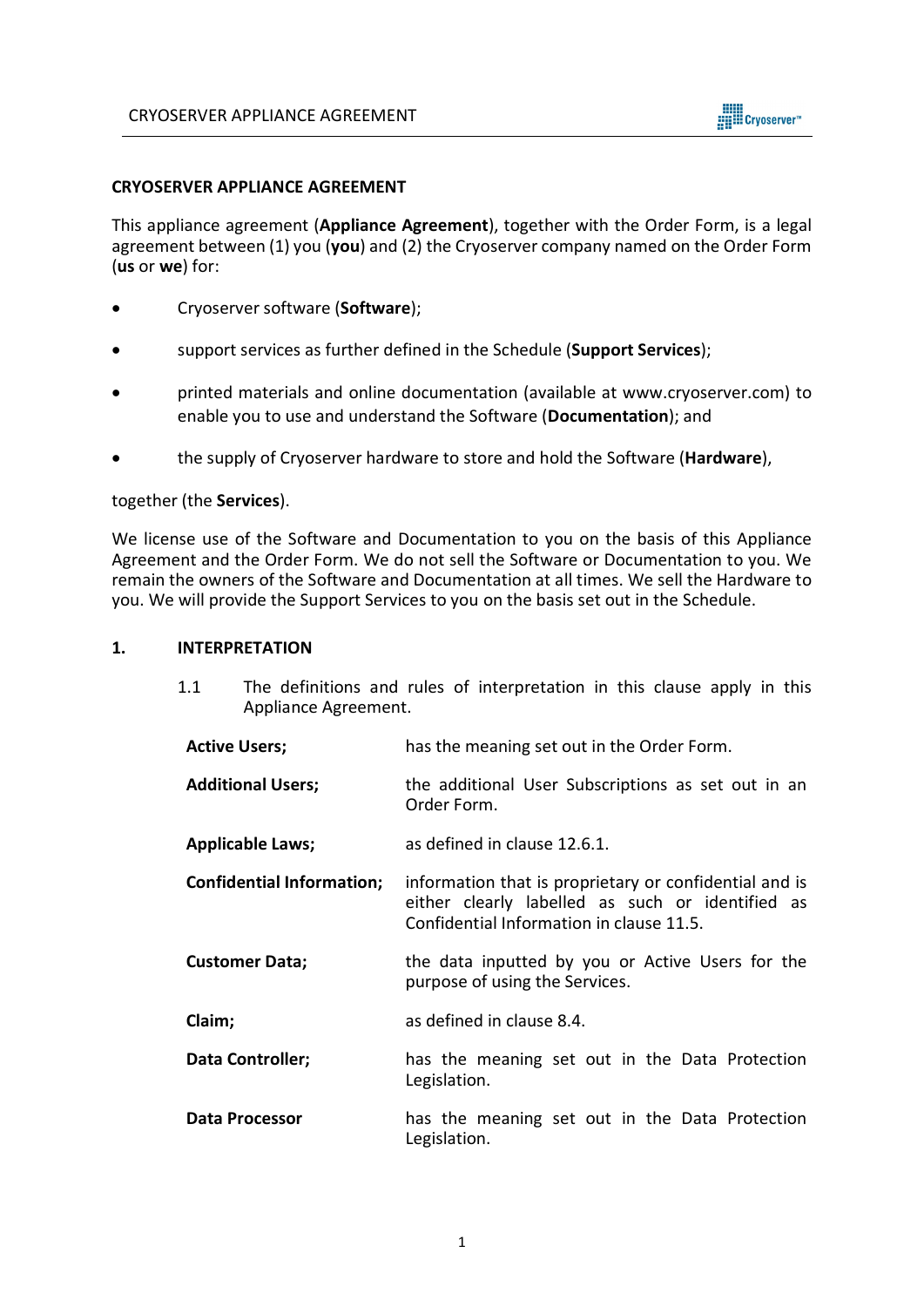

| Data<br>Legislation;              | Protection      | shall mean the UK Data Protection Legislation and any<br>other European Union legislation relating to personal<br>data and all other legislation and regulatory<br>requirements in force from time to time which apply<br>to a party relating to the use of Personal Data<br>without limitation, the privacy of<br>(including,<br>electronic<br>communications).<br>Where UK Data<br>Protection Legislation means all applicable data<br>protection and privacy legislation in force from time<br>to time in the UK including the General Data<br>Protection Regulation ((EU) 2016/679); the Data<br>Protection Act 2018; the Privacy and Electronic<br>Communications Directive 2002/58/EC (as updated<br>by Directive 2009/136/EC) and the Privacy and<br>Electronic Communications Regulations 2003 (SI<br>2003/2426) as amended. |  |
|-----------------------------------|-----------------|--------------------------------------------------------------------------------------------------------------------------------------------------------------------------------------------------------------------------------------------------------------------------------------------------------------------------------------------------------------------------------------------------------------------------------------------------------------------------------------------------------------------------------------------------------------------------------------------------------------------------------------------------------------------------------------------------------------------------------------------------------------------------------------------------------------------------------------|--|
| <b>Effective Date;</b>            |                 | has the meaning set out in the Order Form.                                                                                                                                                                                                                                                                                                                                                                                                                                                                                                                                                                                                                                                                                                                                                                                           |  |
| Fees;                             |                 | all fees set out in section 6 of the Order Form and any<br>other fees agreed in writing between us from time to<br>time.                                                                                                                                                                                                                                                                                                                                                                                                                                                                                                                                                                                                                                                                                                             |  |
| <b>Initial Subscription Term;</b> |                 | the initial subscription term of this Appliance<br>Agreement as set out in the Order Form.                                                                                                                                                                                                                                                                                                                                                                                                                                                                                                                                                                                                                                                                                                                                           |  |
| Intellectual<br><b>Rights;</b>    | <b>Property</b> | patents, utility models, rights to inventions, copyright<br>and related rights, trade marks and service marks,<br>trade names and domain names, rights in get-up,<br>goodwill and the right to sue for passing off or unfair<br>competition, rights in designs, rights in computer<br>software, database rights, rights to preserve the<br>confidentiality of information (including know-how<br>and trade secrets) and any other intellectual property<br>rights, including all applications for (and rights to<br>apply for and be granted), renewals or extensions of,<br>and rights to claim priority from, such rights and all<br>similar or equivalent rights or forms of protection<br>which subsist or will subsist, now or in the future, in<br>any part of the world.                                                      |  |
| <b>Maintenance Releases;</b>      |                 | releases of the Software to correct faults, add<br>functionality or otherwise amend or upgrade the<br>Software, which do not constitute a new version of<br>the Software and are generally made available to our<br>customers.                                                                                                                                                                                                                                                                                                                                                                                                                                                                                                                                                                                                       |  |
| Order Form;                       |                 | the Cryoserver order form.                                                                                                                                                                                                                                                                                                                                                                                                                                                                                                                                                                                                                                                                                                                                                                                                           |  |

Permitted Objective; as defined in clause 7.1.3.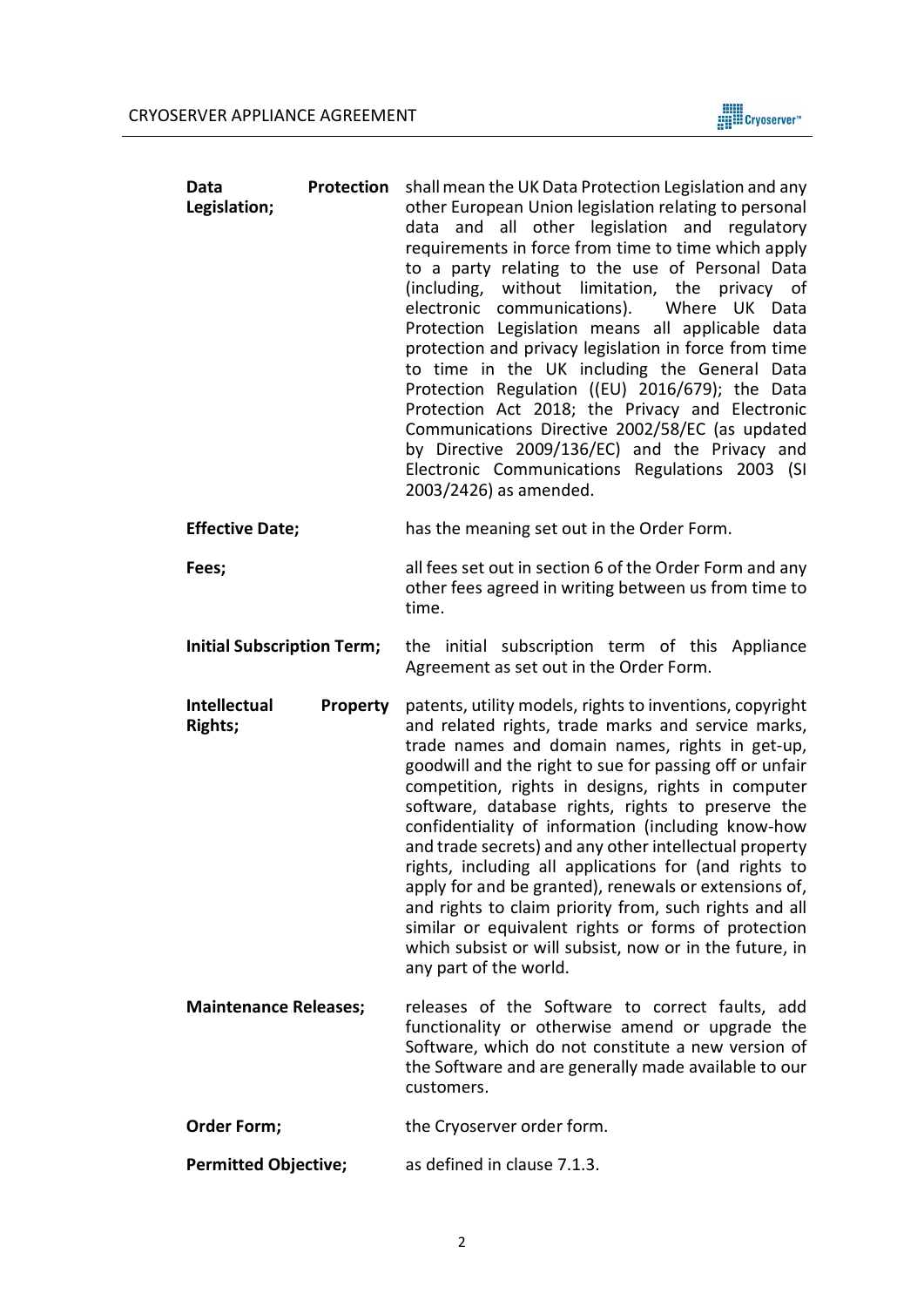

| <b>Personal Data;</b>      |  | has the meaning set out in the Data Protection<br>Legislation.                                                                                                                |  |
|----------------------------|--|-------------------------------------------------------------------------------------------------------------------------------------------------------------------------------|--|
| <b>Renewal Period;</b>     |  | the period described in clause 15.1.                                                                                                                                          |  |
| <b>Software</b><br>Period; |  | <b>Warranty</b> as defined in clause 7.1.2.                                                                                                                                   |  |
| <b>Subscription Fee;</b>   |  | the subscription fee payable by you to us for the User<br>Subscriptions, as set out in the Order Form.                                                                        |  |
| <b>Subscription Term;</b>  |  | means the Initial Subscription Term together with any<br>subsequent Renewal Periods.                                                                                          |  |
| <b>User Subscriptions;</b> |  | the user subscriptions purchased by you which entitle<br>Active Users to access and use the Services and the<br>Documentation in accordance with this Appliance<br>Agreement. |  |

- 1.2 Clause and paragraph headings shall not affect the interpretation of this Appliance Agreement.
- 1.3 Unless the context otherwise requires, words in the singular shall include the plural and in the plural shall include the singular.

# **2. SALE OF HARDWARE**

- 2.1 Any quotation is valid for a period of 30 days only, and we may withdraw it at any time by notice to you.
- 2.2 Each order or acceptance of a quotation for Hardware by you shall be deemed to be an offer by you subject to this Appliance Agreement. It is your responsibility to ensure that an order or quotation is complete and accurate.
- 2.3 A binding contract shall not come into existence between you and us unless and until we issue an Order Form to you, or we deliver the Hardware to you (whichever occurs earlier).
- 2.4 No order which has been acknowledged by us may be cancelled by you, except with our agreement in writing and provided that you indemnify us in full against all costs, charges and expenses incurred by us as a result of cancellation.
- 2.5 The quantity and description of the Hardware shall be as set out in the Order Form.

## **3. WARRANTY FOR HARDWARE**

3.1 We warrant to you that the Hardware is free from defects of workmanship and materials. We undertake (subject to the remainder of this clause 3), at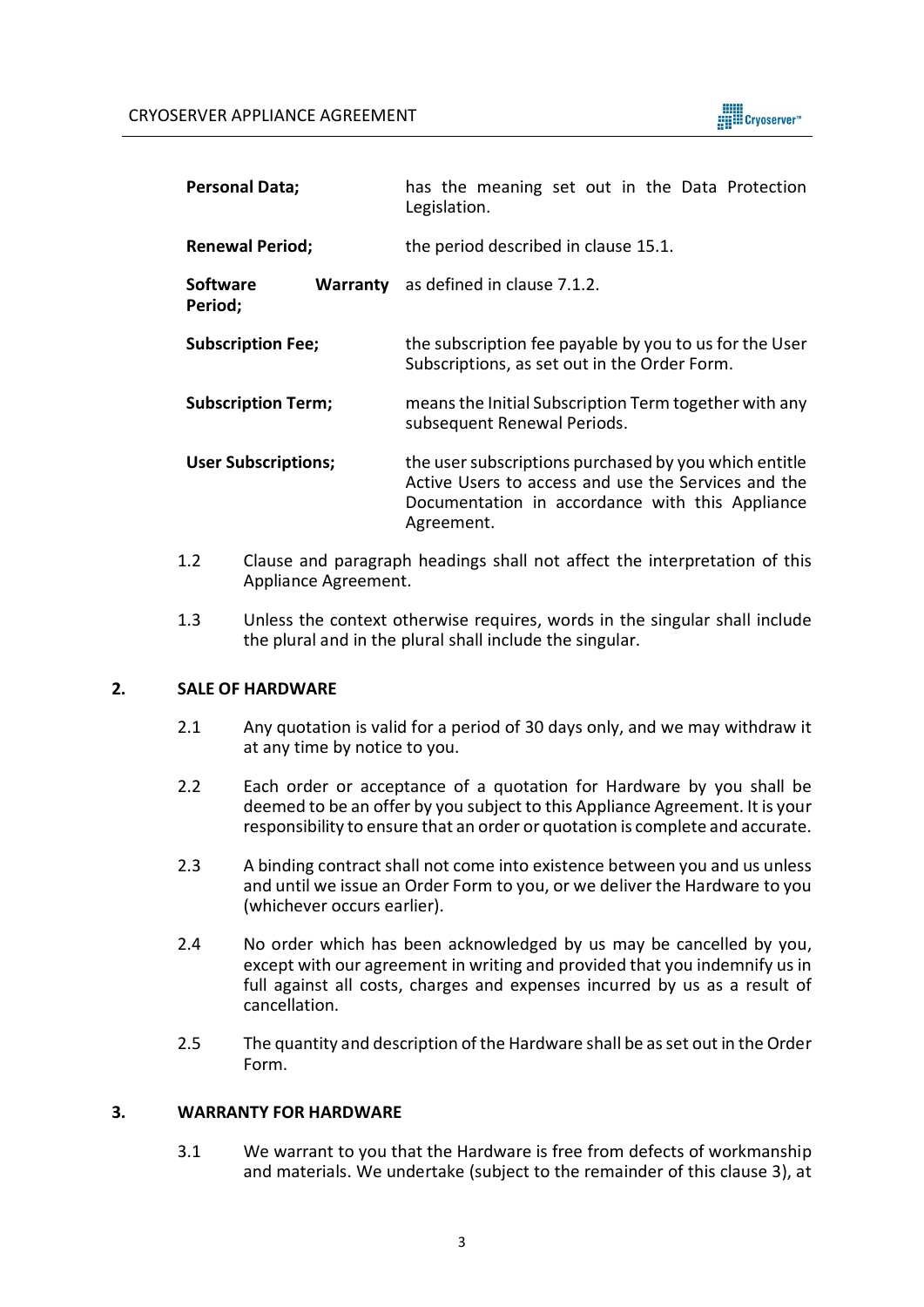

our option, to repair or replace Hardware (other than consumable items) which is found to be defective as a result of faulty materials or workmanship within five years of delivery and installation.

- 3.2 We shall not in any circumstances be liable for a breach of the warranty contained in clause 3.1 unless:
	- 3.2.1 you give written notice of the defect to us within seven days of the time when you discover or ought to have discovered the defect; and
	- 3.2.2 after receiving the notice, we are given a reasonable opportunity to examine the Hardware and if we ask you to do so, return such Hardware to our place of business at your cost for the examination to take place there.
- 3.3 We shall not in any circumstances be liable for a breach of the warranty in clause 3.1 if:
	- 3.3.1 you make any use of Hardware in respect of which you have given written notice under clause 3.2.1; or
	- 3.3.2 the defect arises because you failed to follow our oral or written instructions as to the storage, installation, commissioning, use or maintenance of the Hardware or (if there are none) good trade practice; or
	- 3.3.3 you alter or repair the relevant Hardware without our written consent.
- 3.4 We will invoice you for any expenses we incur associated with the repair or replacement of the Hardware, such as the cost of delivery of the relevant part or Hardware.
- 3.5 Any repaired or replacement Hardware shall be under warranty for the unexpired portion of the five year period.
- 3.6 We shall not in any circumstances be liable for any damage or defect to the Hardware caused by improper use of the Hardware or use outside its normal application.
- 3.7 We shall not in any circumstances be liable for any non-delivery of Hardware (even if caused by our negligence) unless you notify us in writing of the failure to deliver within seven days after the scheduled delivery date.
- 3.8 Any liability of ours for non-delivery of the Hardware shall in all circumstances be limited to replacing the Hardware within a reasonable time or issuing a credit note at the pro rata contract rate against any invoice raised for such Hardware.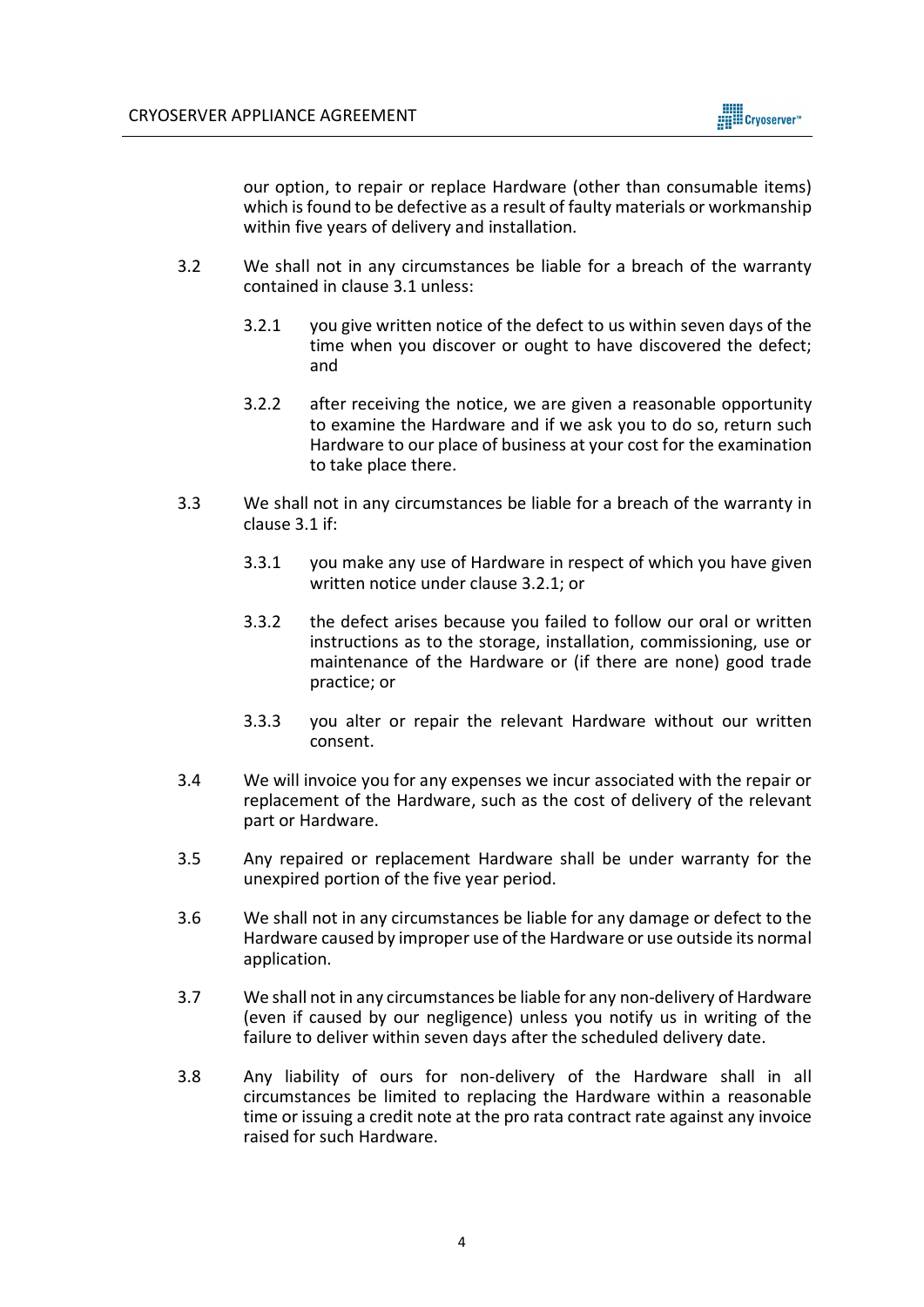

## **4. GRANT AND SCOPE OF LICENCE, MINOR CHANGES, UPDATES AND UPDGRADES**

- 4.1 In consideration of you agreeing to abide by the terms of this Appliance Agreement and paying the Subscription Fee, we hereby grant to you a nonexclusive, non-transferable licence to use the Software and the Documentation on a worldwide basis for the Subscription Term on the terms of this Appliance Agreement until terminated in accordance with this Appliance Agreement.
- <span id="page-4-2"></span>4.2 You may:
	- 4.2.1 install and use the Software for your internal business purposes for the number of Active Users agreed between you and us and set out in the Order Form;
	- 4.2.2 provided you comply with the provisions in clause 5, make no more than two copies of the Software for full back-up purposes and ten copies for incremental back up purposes;
	- 4.2.3 receive and use any free supplementary software code or update of the Software incorporating "patches" and corrections of errors as may be provided by the us from time to time (but see clause [4.3](#page-4-0) and clause [4.4](#page-4-1) below); and
	- 4.2.4 use any Documentation in support of the use permitted under clause [4.2.](#page-4-2)
- <span id="page-4-0"></span>4.3 We may update or require you to update the Software, provided that the Software shall always match the description of it that we provided to you before you bought it.
- <span id="page-4-1"></span>4.4 The Software may be upgraded to reflect changes in the operating system. The Software will work with the current or previous version of that operating system (as it may be updated from time to time).
- 4.5 In relation to the Active Users, you undertake that:
	- 4.5.1 the maximum number of Active Users that we authorise to access and use the Services shall not exceed the number of User Subscriptions which entitle Active Users to access and use the Services in accordance with this Appliance Agreement**;**
	- 4.5.2 you will not allow or suffer any User Subscription to be used by more than one Active User unless it has been reassigned in its entirety to another Active User, in which case the prior Active User shall no longer have any right to access or use the Services;
	- 4.5.3 each Active User shall have the necessary security on their systems to ensure that the Services are held securely;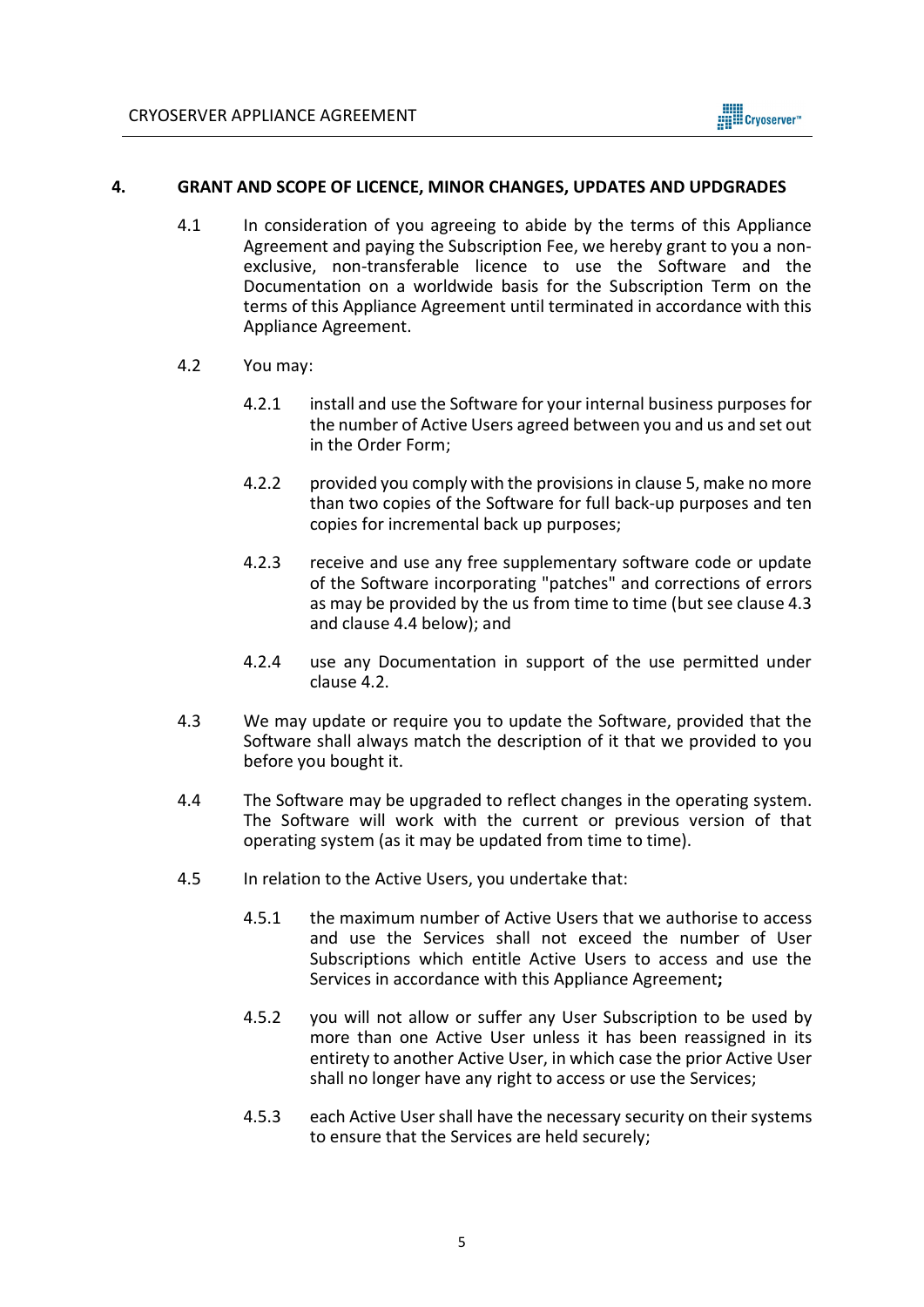

- 4.5.4 you shall permit us to carry out an audit to verify each Active User. Such audit may be conducted no more than once per quarter, at our expense, and this right shall be exercised with reasonable prior notice, in such a manner as not to substantially interfere with your normal conduct of business; and
- 4.5.5 if any of the audits referred to in clause 4.5.4 reveal that you have underpaid Subscription Fees to us, then without prejudice to our other rights, you shall pay to us an amount equal to such underpayment as calculated in accordance with the prices set out in the Order Form within 10 business days of the date of the relevant audit.

# **5. ADDITIONAL USER SUBSCRIPTIONS**

- 5.1 Subject to clause 5.2 and clause 5.3, you may, from time to time during any Subscription Term, purchase Additional Users in excess of the number of Active Users set out in the Order Form and we shall grant access to the Services to such Additional Users in accordance with the provisions of this Appliance Agreement, as if they were Active Users.
- 5.2 If you wish to purchase Additional Users, you shall notify us in writing. We shall evaluate such request for Additional Users and respond to you with approval or rejection of the request (such approval not to be unreasonably withheld).
- 5.3 If we approve your request to purchase Additional Users, you shall, within 30 days of the date of our invoice, pay to us the relevant fees for such Additional Users as set out in the Order Form and, if such Additional Users are purchased by you part way through the Initial Subscription Term or any Renewal Period (as applicable), such fees shall be pro-rated for the remainder of the Initial Subscription Term or then current Renewal Period (as applicable).

### **6. MAINTENANCE RELEASES**

We will provide you with Maintenance Releases. We warrant that no Maintenance Release will adversely affect the then existing facilities or functions of the Software. You shall install all Maintenance Releases as soon as reasonably practicable after receipt.

## **7. RESTRICTIONS**

- 7.1 Except as expressly set out in this Appliance Agreement or as permitted by any local law, you undertake:
	- 7.1.1 not to copy the Software or Documentation, except where such copying is incidental to normal use of the Software or where it is necessary for the purpose of back-up or operational security;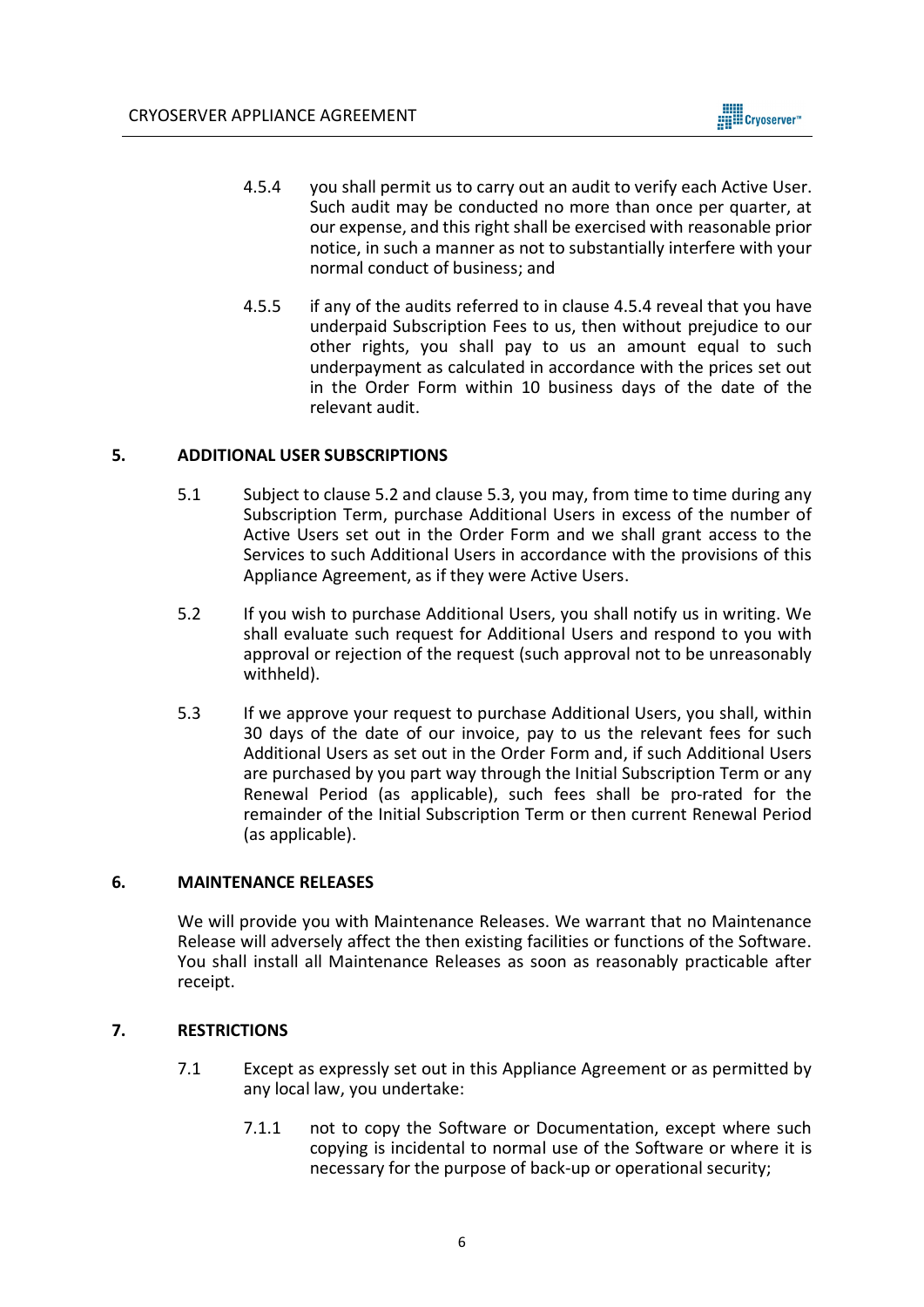

- 7.1.2 not to rent, lease, sub-license, loan, translate, merge, adapt, vary, alter or modify, the whole or any part of the Software or Documentation nor permit the Software or any part of it to be combined with, or become incorporated in, any other programs;
- 7.1.3 not to disassemble, de-compile, reverse engineer or create derivative works based on the whole or any part of the Software or Hardware nor attempt to do any such things, except to the extent that (by virtue of sections 50B and 296A of the Copyright, Designs and Patents Act 1988) such actions cannot be prohibited because they are necessary to decompile the Software to obtain the information necessary to create an independent program that can be operated with the Software or with another program (**Permitted Objective**), and provided that the information obtained by you during such activities:
	- 7.1.3.1 is used only for the Permitted Objective;
	- 7.1.3.2 is not disclosed or communicated without our prior written consent to any third party to whom it is not necessary to disclose or communicate it in order to achieve the Permitted Objective; and
	- 7.1.3.3 is not used to create any software that is substantially similar in its expression to the Software;
- 7.1.4 to keep all copies of the Software secure and to maintain accurate and up-to-date records of the number and locations of all copies of the Software;
- 7.1.5 to include our copyright notice on all entire and partial copies of the Software in any form;
- 7.1.6 not to provide, or otherwise make available, the Software in any form, in whole or in part (including, but not limited to, program listings, object and source program listings, object code and source code) to any person without prior written consent from us; and
- 7.1.7 to comply with all applicable technology control or export laws and regulations.

# **8. INTELLECTUAL PROPERTY RIGHTS**

8.1 You acknowledge that all Intellectual Property Rights in the Services throughout the world belong to us, that rights in the Software are licensed (not sold) to you, and that you have no intellectual property rights in, or to, the Services other than the right to use the Services in accordance with the terms of this Appliance Agreement.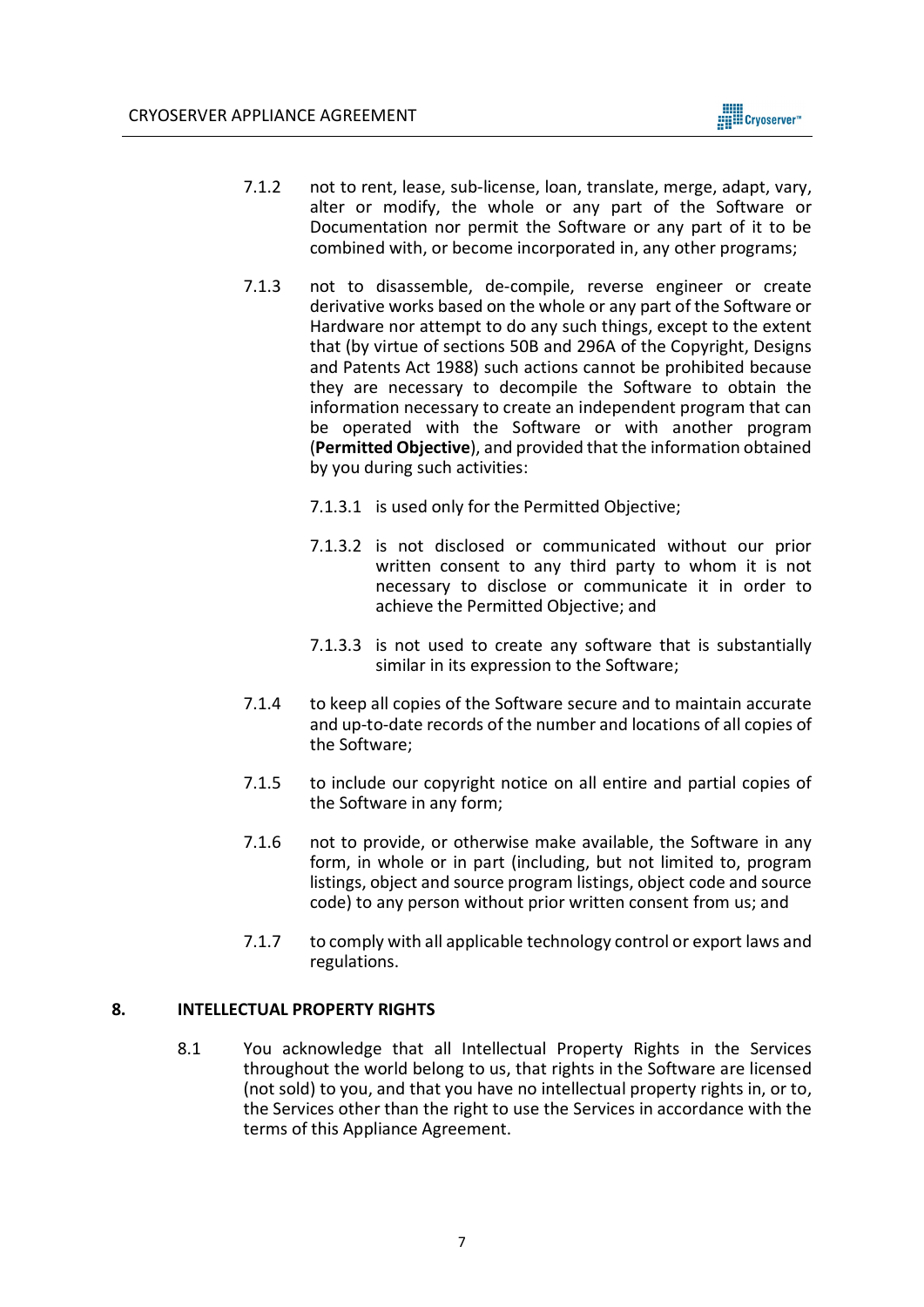

- 8.2 You acknowledge that you have no right to have access to the Software in source code form other than as expressly provided in this Appliance Agreement.
- 8.3 You acknowledge that CRYOSERVER brand is a trade mark licensed to us and you may not use the trade mark without our permission.
- 8.4 We will at our own expense defend you or, at our option, settle any claim or action brought against you alleging that the possession or use of the Services (or any part thereof) in accordance with the terms of this Appliance Agreement infringes the Intellectual Property Rights of a third party (**Claim**) and shall be responsible for any reasonable losses, damages, costs (including legal fees) and expenses incurred by or awarded against you as a result of or in connection with any such Claim. For the avoidance of doubt, this clause shall not apply where the Claim in question is attributable to possession or use of the Services (or any part thereof) by you other than in accordance with the terms of this Appliance Agreement, use of the Services in combination with any hardware or software not supplied or specified by us if the infringement would have been avoided by the use of the Services not so combined, or use of a non-current release of the Software.
- 8.5 If any third party makes a Claim, or notifies an intention to make a Claim against you, our obligations under clause 8.4 are conditional on you:
	- 8.5.1 as soon as reasonably practicable, giving written notice of the Claim to us, specifying the nature of the Claim in reasonable detail;
	- 8.5.2 not making any admission of liability, agreement or compromise in relation to the Claim without our prior written consent (such consent not to be unreasonably conditioned, withheld or delayed);
	- 8.5.3 giving us and our professional advisers access at reasonable times (on reasonable prior notice) to your premises and officers, directors, employees, agents, representatives or advisers, and to any relevant assets, accounts, documents and records within your power or control, so as to enable us and our professional advisers to examine them and to take copies (at our expense) for the purpose of assessing the Claim; and
	- 8.5.4 subject to us providing you with security to your reasonable satisfaction against any claim, liability, costs, expenses, damages or losses which may be incurred, taking such action as we may reasonably request to avoid, dispute, compromise or defend the Claim.
- 8.6 If any Claim is made, or in our reasonable opinion is likely to be made, against you, we may at our sole option and expense:
	- 8.6.1 procure for you the right to continue to use the Software (or any part thereof) in accordance with the terms of this Appliance Agreement;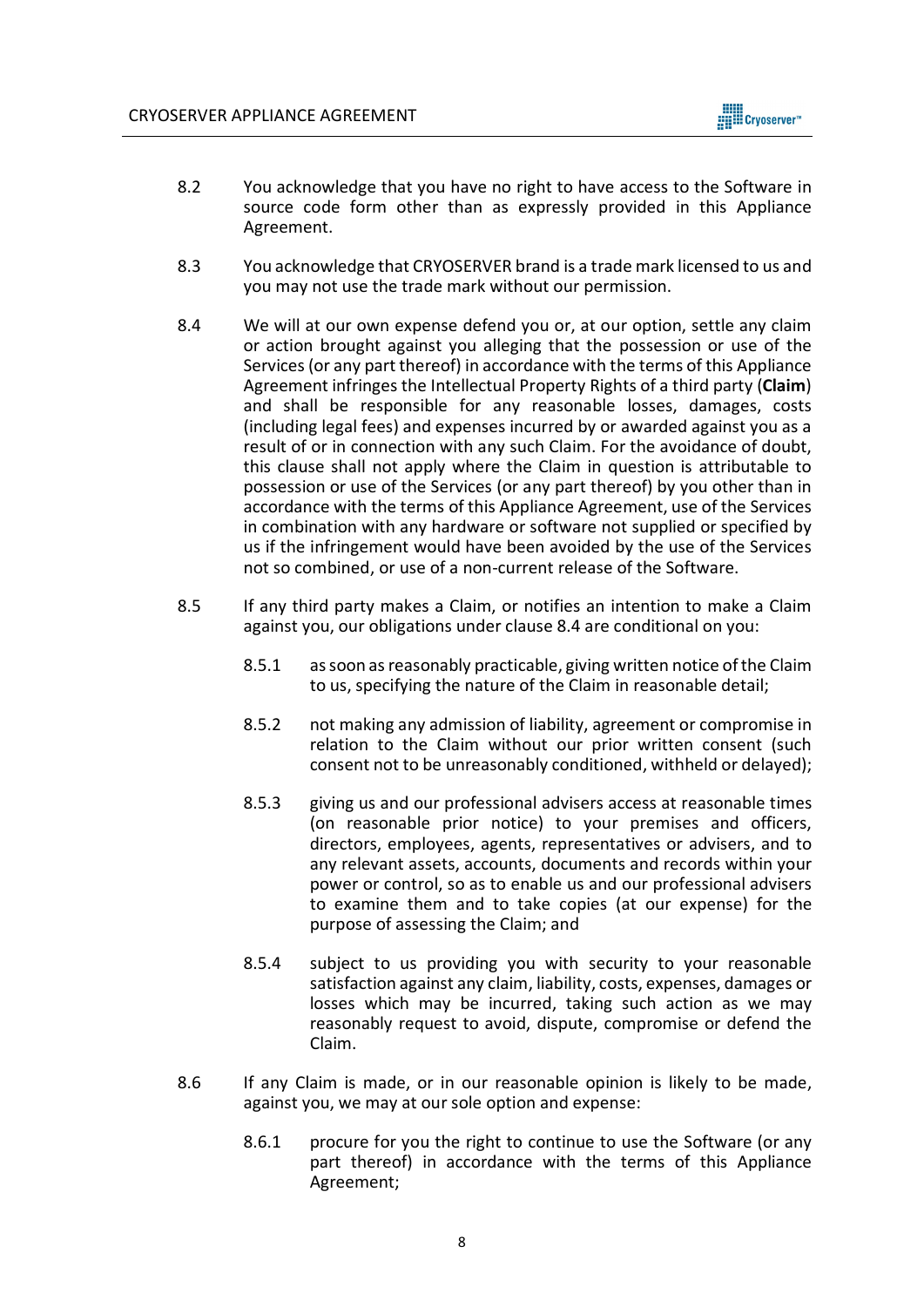

- 8.6.2 modify the Software so that it ceases to be infringing;
- 8.6.3 replace the Software with non-infringing software; or
- 8.6.4 terminate this Appliance Agreement immediately by notice in writing to you and refund any of the Fee paid by you as at the date of termination (less a reasonable sum in respect of your use of the Software to the date of termination) on return of the Software and all copies thereof,

provided that if we modify or replace the Software, the modified or replacement Software must comply with the warranties contained in clause 9.1 and you shall have the same rights in respect thereof as you would have had under those clauses had the references to the date of this Appliance Agreement been references to the date on which such modification or replacement was made.

- 8.7 Notwithstanding any other provision in this Appliance Agreement, clause 8.4 shall not apply to the extent that any claim or action referred to in that clause arises directly or indirectly through the possession or use of any thirdparty software, including open source software, or through the breach of any third-party additional terms by you.
- 8.8 This clause 8 constitutes your exclusive remedy and our only liability in respect of Claims and, for the avoidance of doubt, is subject to clause 10.4.

### **9. WARRANTY FOR SOFTWARE**

- 9.1 We warrant that:
	- 9.1.1 the Software will, when properly used on an operating system for which it was designed, perform substantially in accordance with the functions described in the Documentation;
	- 9.1.2 the Documentation correctly describes the operation of the Software in all material respects

for a period of 90 days from the date of installation of the Software (**Software Warranty Period**).

- 9.2 If, within the Software Warranty Period, you notify us in writing of any defect or fault in the Software as a result of which it fails to perform substantially in accordance with the Documentation, we will, at our sole option, either repair or replace the Software, provided that you give us proof of purchase and make available all the information that may be necessary to help us to remedy the defect or fault, including sufficient information to enable us to recreate the defect or fault.
- 9.3 The warranty does not apply: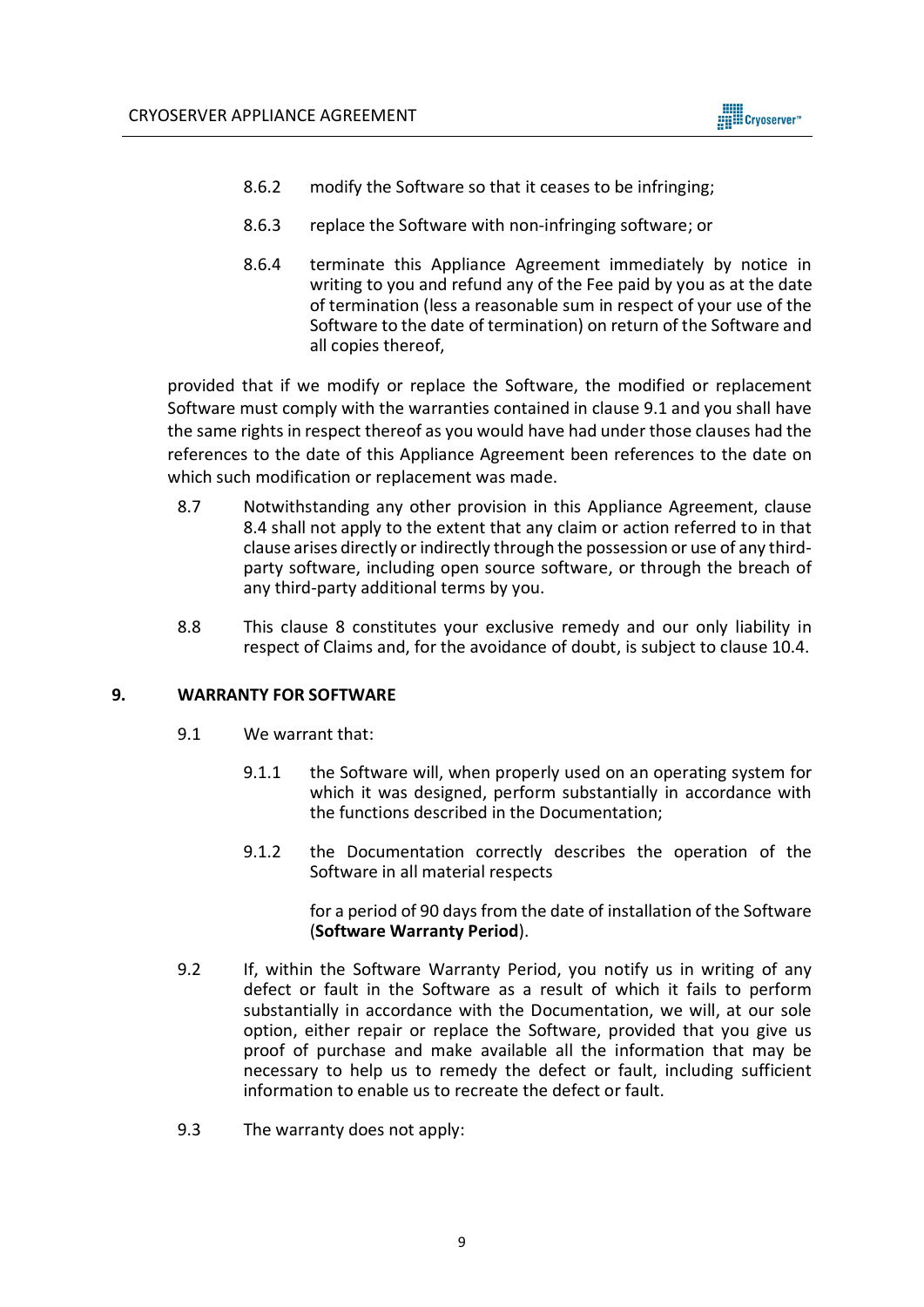

- 9.3.1 if the defect or fault in the Software results from you having altered or modified the Software;
- 9.3.2 if the defect or fault in the Software results from you having used the Software in breach of the terms of this Appliance Agreement;
- 9.3.3 if you have not installed the latest Maintenance Release within a reasonable period.
- 9.4 We do not warrant that the use of the Software will be uninterrupted or error-free.
- 9.5 All other warranties, statements, representations, conditions or other express or implied terms as to the quality, satisfactory quality, suitability or fitness for any particularly purpose of the Software is hereby excluded.

## **10. LIMITATION OF LIABILITY**

- 10.1 This clause 10 sets out our entire financial liability (including any liability for the acts or omissions of its employees, agents and sub-contractors) to you:
	- 10.1.1 arising under or in connection with this Appliance Agreement;
	- 10.1.2 in respect of any use made by you of the Services; and
	- 10.1.3 in respect of any representation, statement or tortious act or omission (including negligence) arising under or in connection with this Appliance Agreement.
- 10.2 Except as expressly and specifically provided in this Appliance Agreement:
	- 10.2.1 you assume sole responsibility for results obtained from the use of the Services by you, and for conclusions drawn from such use. We shall have no liability for any damage caused by errors or omissions in any information, instructions or scripts provided to us by you in connection with the Services, or any actions taken by us at your direction; and
	- 10.2.2 all warranties, representations, conditions and all other terms of any kind whatsoever implied by statute or common law are, to the fullest extent permitted by applicable law, excluded from this Appliance Agreement.
- 10.3 Nothing in this Appliance Agreement excludes our liability:
	- 10.3.1 for death or personal injury caused by our negligence; or
	- 10.3.2 for fraud or fraudulent misrepresentation.
- 10.4 Subject to clause 10.2 and clause 10.3: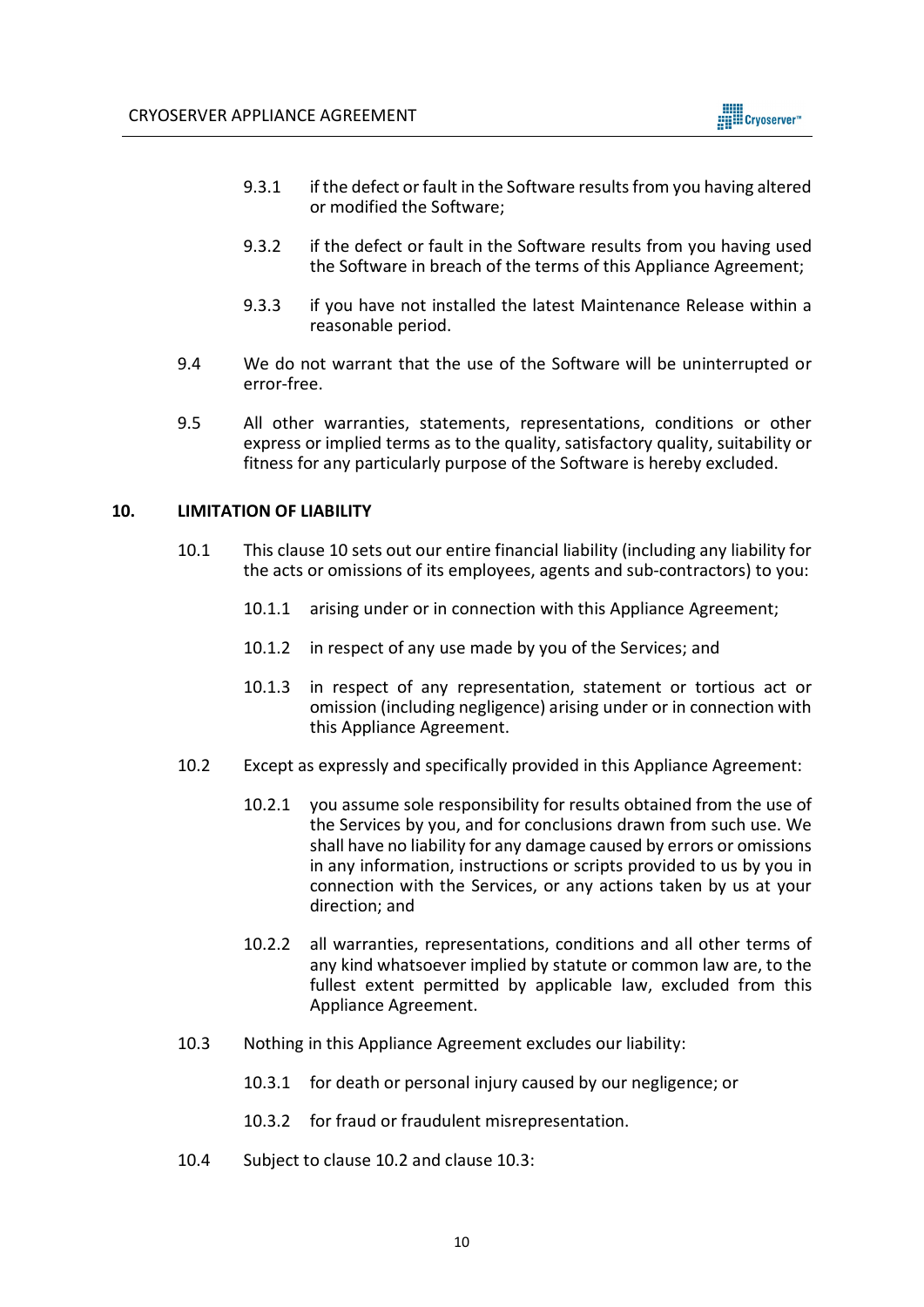

- 10.4.1 we shall not be liable whether in tort (including for negligence or breach of statutory duty), contract, misrepresentation, restitution or otherwise for any loss of profits, loss of business, depletion of goodwill and/or similar losses or loss or corruption of data or information, or pure economic loss, or for any special, indirect or consequential loss, costs, damages, charges or expenses however arising under this Appliance Agreement; and
- 10.4.2 our total aggregate liability in contract restitution or otherwise, arising in connection with the performance or contemplated performance of this Appliance Agreement shall be limited to 125% of the total Fees paid by you during the 12 months immediately preceding the date on which the claim arose.
- 10.5 If defective digital content that we have supplied damages a device or digital content belonging to you, we will either repair the damage or pay you compensation. However, we will not be liable for damage that you could have avoided by following our advice to apply an update offered to you free of charge or for damage that was caused by you failing to correctly follow installation instructions or to have in place the minimum system requirements advised by us.
- 10.6 You acknowledge that the Software has not been developed to meet your individual requirements, and that it is therefore your responsibility to ensure that the facilities and functions of the Software as described in the Documentation meet your requirements.

### **11. FEES**

- 11.1 You shall pay the Fees in accordance with this clause 11.
- 11.2 You shall on the Effective Date provide to us approved purchase order information acceptable to us and any other relevant valid, up-to-date and complete contact and billing details and, if you provide:
	- 11.2.1 approved purchase order information to us, we shall invoice you:
		- 11.2.1.1 on the Effective Date for the Fees payable in respect of the Initial Subscription Term; and
		- 11.2.1.2 subject to clause 15.1 thereafter annually for the Fees payable in respect of the Renewal Period,

and you shall pay each invoice within 30 days of the date of such invoice.

11.3 Where additional Services or products are requested during the Subscription Term, we will send you an invoice for the associated Fees. You are required to pay all such invoices within 30 days of the date of such invoice.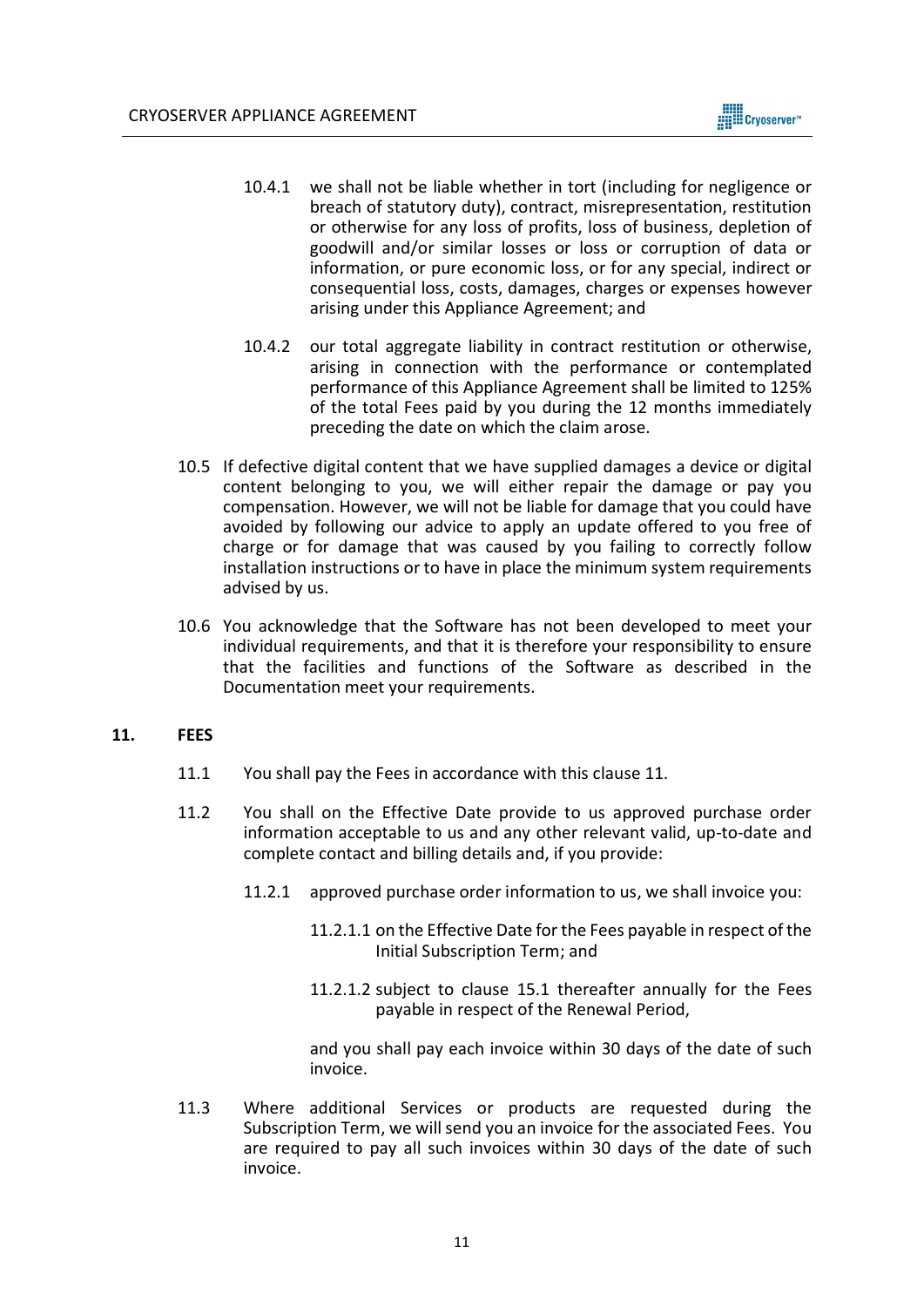

- 11.4 If we have not received payment within 14 days after the due date, and without prejudice to any other rights and remedies of ours:
	- 11.4.1 we may, without liability to you, disable your password, account and access to all or part of the Services and we shall be under no obligation to provide access to the Services while the invoice(s) concerned remain unpaid; and
	- 11.4.2 interest shall accrue on a daily basis on such due amounts at an annual rate equal to 4% over the then current base lending rate of Royal Bank of Scotland from time to time, commencing on the due date and continuing until fully paid, whether before or after judgment.
- 11.5 All amounts and Fees stated or referred to in this Appliance Agreement:
	- 11.5.1 shall be payable in the currency billed;
	- 11.5.2 are, subject to clause 10.4.2, non-cancellable and non-refundable;
	- 11.5.3 are exclusive of value added tax, which shall be added to our invoice(s) at the appropriate rate where applicable.
- 11.6 We shall be entitled to increase the Fees at the start of each Renewal Period, by no more than 5%, upon 90 days' prior notice to you and the Order Form shall be deemed to have been amended accordingly.

### **12. CUSTOMER DATA AND DATA PROTECTION**

- 12.1 You shall own all right, title and interest in and to all of your Customer Data and shall have sole responsibility for the legality, reliability, integrity, accuracy and quality of your Customer Data.
- 12.2 We shall not have access to Customer Data, (save where we are granted specific access by you), and therefore we shall not be responsible for any loss, destruction, alteration or disclosure of Customer Data caused by any third party. Both parties will comply with all applicable requirements of the Data Protection Legislation. These clauses 12.2 to 12.7 (inclusive are in addition to, and do not relieve, remove or replace, a party's obligations under the Data Protection Legislation.
- 12.3 The parties acknowledge that for the purposes of the Data Protection Legislation, you are the Data Controller and we are the Data Processor.
- 12.4 We shall maintain a register setting out the scope, nature and purpose of our processing, the duration of the processing and the types of Personal Data. The parties acknowledge that we shall, in general, not have access to your Personal Data or Customer Data.
- 12.5 Without prejudice to the generality of clause 12.2 and only where applicable, you will ensure that you have all necessary appropriate consents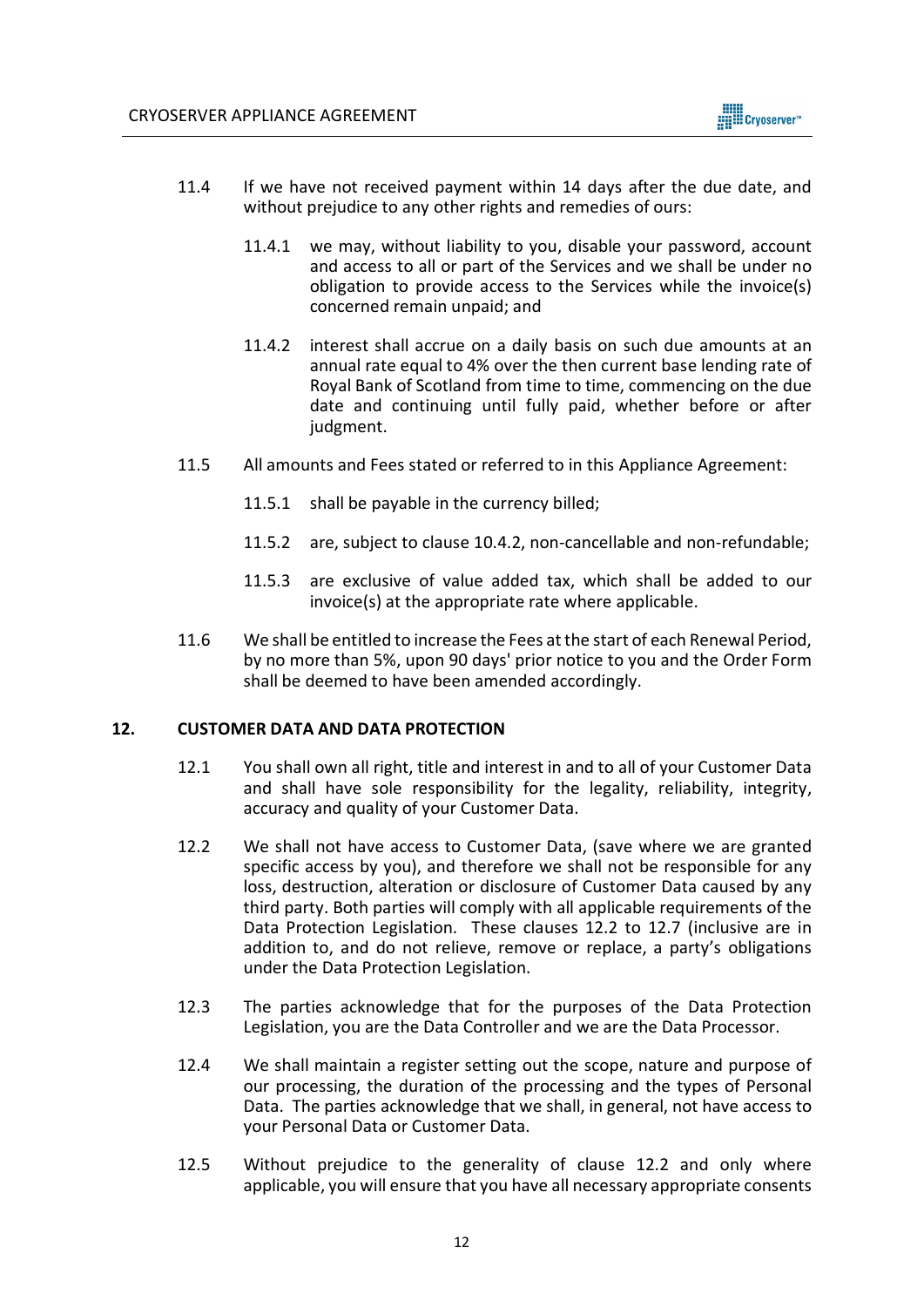

and notices in place to enable lawful transfer of the Personal Data to us for the duration and purposes of this agreement.

- 12.6 Without prejudice to the generality of clause 12.2, we shall, in relation to any Personal Data processed in connection with our performance of our obligations under this agreement:
	- 12.6.1 process that Personal Data only on your written instructions unless we are required by the laws of any member of the European Union or by the laws of the European Union applicable to us to process Personal Data (**Applicable Laws**);
	- 12.6.2 ensure that we have in place appropriate technical and organisational measures, to protect against unauthorised or unlawful processing of Personal Data and against accidental loss or destruction of, or damage to, Personal Data, appropriate to the harm that might result from the unauthorised or unlawful processing or accidental loss, destruction or damage and the nature of the data to be protected, having regard to the state of technological development and the cost of implementing any measures (those measures may include, where appropriate, pseudonymising and encrypting Personal Data, ensuring confidentiality, integrity, availability and resilience of its systems and services, ensuring that availability of and access to Personal Data can be restored in a timely manner after an incident, and regularly assessing and evaluating the effectiveness of the technical and organisational measures adopted by it);
	- 12.6.3 ensure that all personnel who have access to and/or process Personal Data are obliged to keep the Personal Data confidential; and
	- 12.6.4 not transfer any Personal Data outside of the European Economic Area unless your prior written consent has been obtained and the following conditions are fulfilled:
		- 12.6.4.1 either of us has provided appropriate safeguards in relation to the transfer;
		- 12.6.4.2 the data subject has enforceable rights and effective legal remedies;
		- 12.6.4.3 we comply with our obligations under the Data Protection Legislation by providing an adequate level of protection to any Personal Data that is transferred; and
		- 12.6.4.4 we comply with reasonable instructions notified to us in advance by you with respect to the processing of the Personal Data;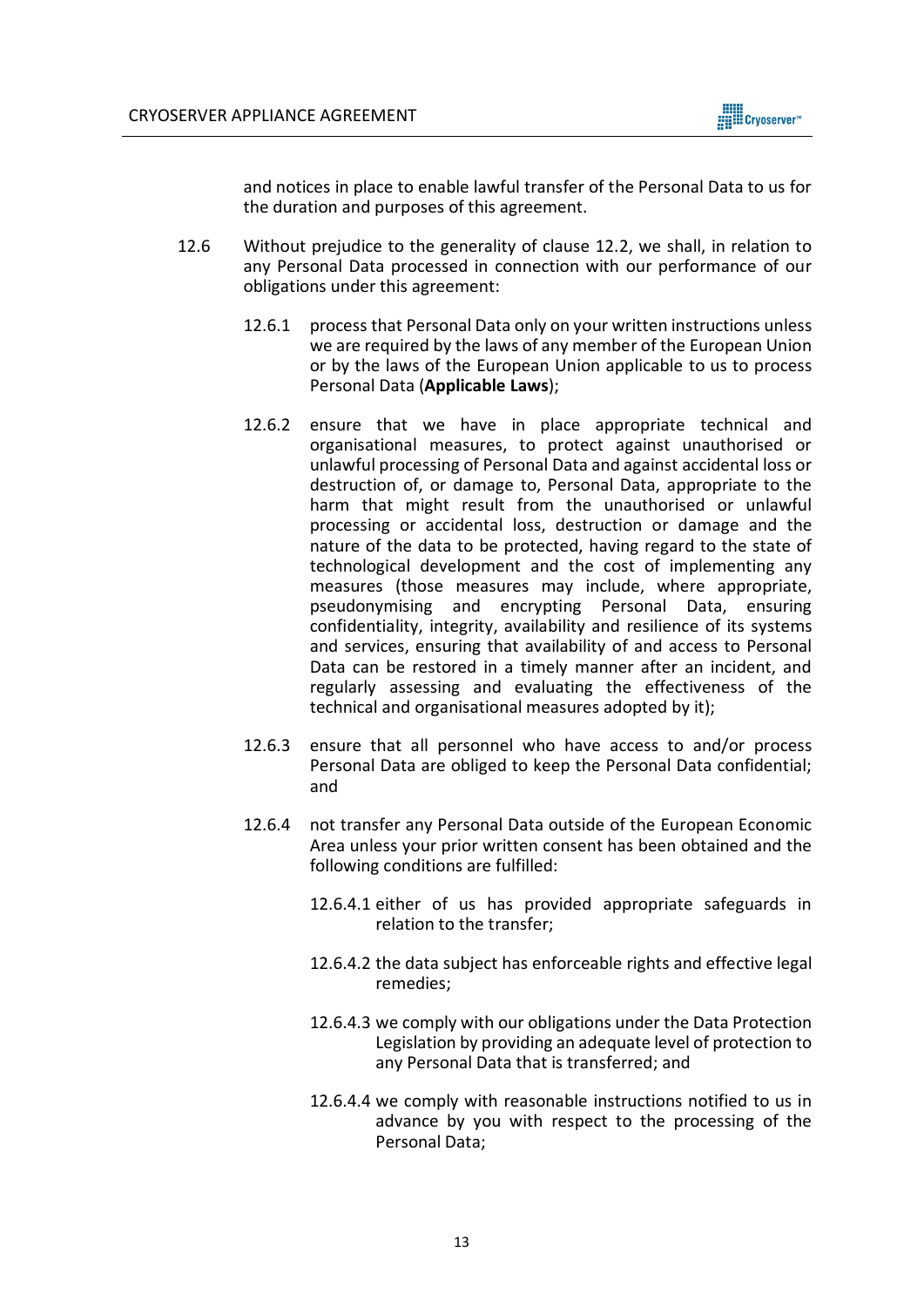- 12.6.5 assist you, at your cost, in responding to any request from a Data Subject and in ensuring compliance with its obligations under the Data Protection Legislation with respect to security, breach notifications, impact assessments and consultations with supervisory authorities or regulators;
- 12.6.6 notify you without undue delay on becoming aware of a Personal Data breach;
- 12.6.7 at your written direction, delete or return Personal Data and copies thereof to you on termination of the agreement unless required by Applicable Law to store the Personal Data; and

12.6.8 maintain complete and accurate records and information to demonstrate its compliance with these clauses 12.3 to 12.6 (inclusive) and allow for audits by you or your designated auditor (where so requested in writing by you for the sole purpose of Data Protection Legislation) and inform you as soon as practicable if, in our opinion, an instruction infringes the Data Protection Legislation.

12.7 You consent to us appointing such third-party processors of Personal Data under this agreement as are required for the delivery of the Services. Where it is agreed that we will provide you with out of hours Support Services, this is provided by a consultant in Canada with whom we have entered into Model Contract Clauses.

### **13. CONFIDENTIALITY**

- 13.1 Each of us may be given access to information that is proprietary or confidential and is either clearly labelled as such or identified as "Confidential Information" from the other in order to perform its obligations under this Appliance Agreement. A party's Confidential Information shall not be deemed to include information that:
	- 13.1.1 is or becomes publicly known other than through any act or omission of the receiving party;
	- 13.1.2 was in the other party's lawful possession before the disclosure;
	- 13.1.3 is lawfully disclosed to the receiving party by a third party without restriction on disclosure;
	- 13.1.4 is independently developed by the receiving party, which independent development can be shown by written evidence; or
	- 13.1.5 is required to be disclosed by law, by any court of competent jurisdiction or by any regulatory or administrative body.
- 13.2 We shall each hold the each other's Confidential Information in confidence and, unless required by law, not make the other's Confidential Information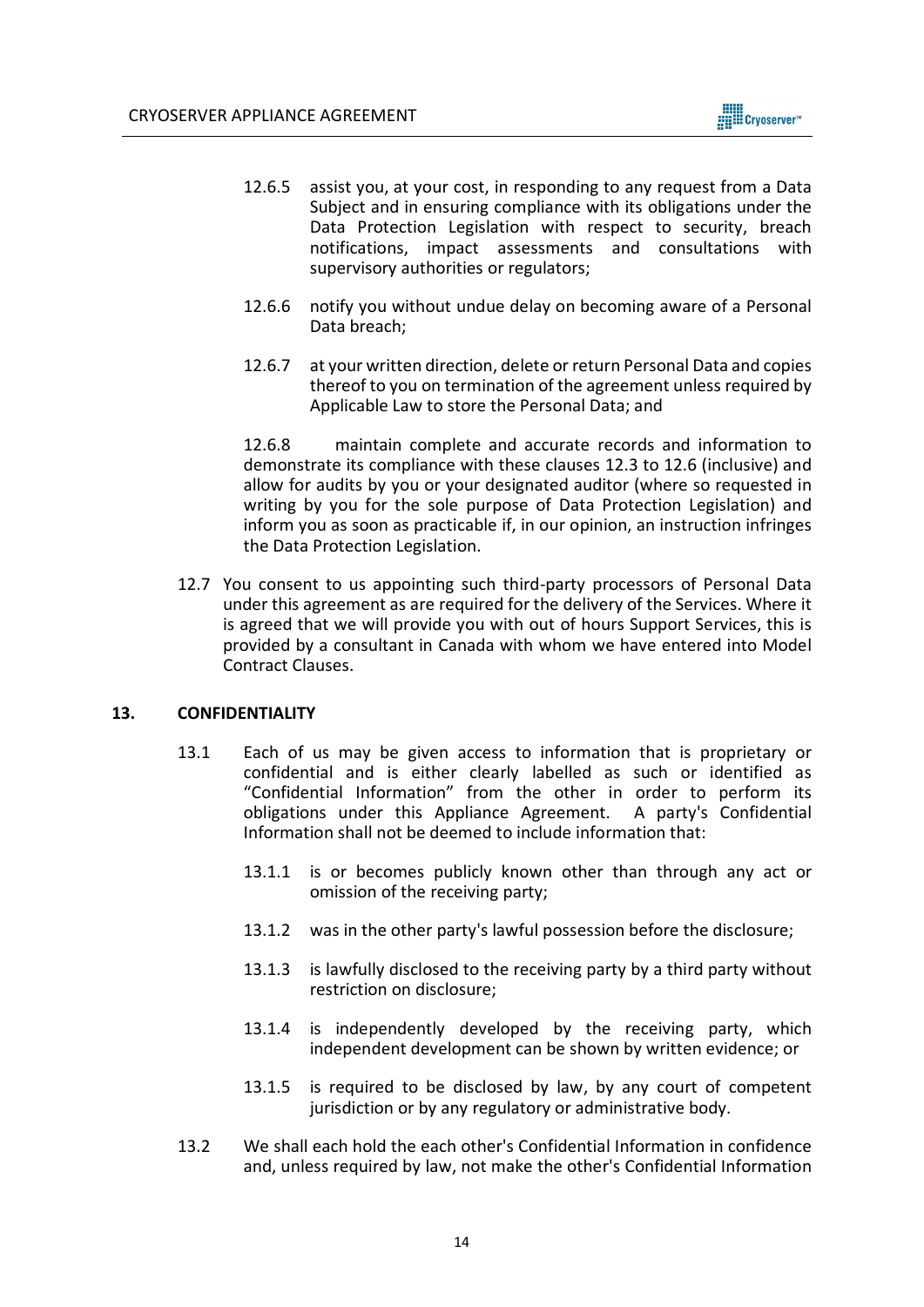

available to any third party, or use the other's Confidential Information for any purpose other than the implementation of this Appliance Agreement.

- 13.3 We shall each take all reasonable steps to ensure that the other's Confidential Information to which it has access is not disclosed or distributed by its employees or agents in violation of the terms of this Appliance Agreement.
- 13.4 Neither of us shall be responsible for any loss, destruction, alteration or disclosure of Confidential Information caused by any third party.
- 13.5 We acknowledge that your Customer Data is your Confidential Information.
- 13.6 The above provisions of this clause 13 shall survive termination of this Appliance Agreement, however arising.

### **14. SUPPORT**

- 14.1 As part of the User Subscription, you receive a support package to support your use of the Software that you have licensed, which is set out in the Schedule to this Appliance Agreement.
- 14.2 In addition to clause 14.1, the Support Services will support the Hardware for a five year period from Effective Date. Following the expiry of 5 years, new Hardware should be purchased. If you do not purchase new Hardware, this will be reflected in the Fee which will recognise the higher level of support required for old Hardware.

#### <span id="page-14-0"></span>**15. TERM AND TERMINATION**

- 15.1 This Appliance Agreement shall, unless otherwise terminated as provided in this clause 15, commence on the Effective Date and shall continue for the Initial Subscription Term and, thereafter, this Appliance Agreement shall be automatically renewed for successive periods of 12 months (each a **Renewal Period**), unless:
	- 15.1.1 either party notifies the other party of termination, in writing, at least 60 days before the end of the Initial Subscription Term or any Renewal Period, in which case this Appliance Agreement shall terminate upon the expiry of the applicable Initial Subscription Term or Renewal Period; or
	- 15.1.2 otherwise terminated in accordance with the provisions of this Appliance Agreement.
- 15.2 We may terminate this Appliance Agreement immediately by written notice to you if:
	- 15.2.1 you commit a material or persistent breach of this Appliance Agreement which you fail to remedy (if remediable) within 14 days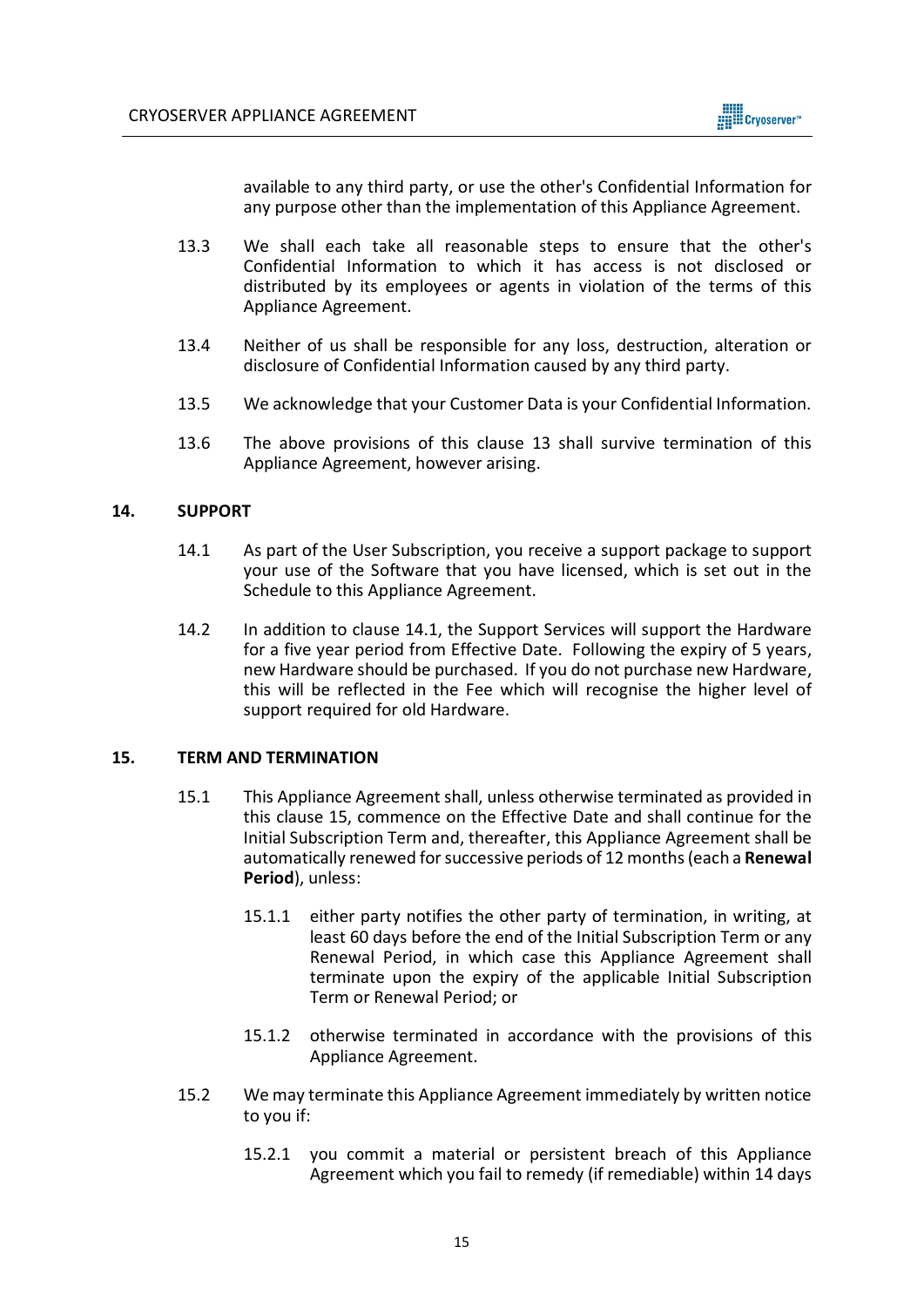

after the service of written notice requiring you to do so. In such circumstances, we shall retain the Charges and fees paid in relation to the Subscription Term; or

15.2.2 you fail to pay any amount due under this Appliance Agreement on the due date for payment and remains in default not less than 14 days after being notified in writing to make such payment,

in such circumstances, we shall retain the Fees paid in relation to the Subscription Term

- 15.3 Without affecting any other right or remedy available to it, either party may terminate this Appliance Agreement with immediate effect by giving written notice to the other party if:
	- 15.3.1 the other party suspends, or threatens to suspend, payment of its debts or is unable to pay its debts as they fall due or admits inability to pay its debts or is deemed unable to pay its debts within the meaning of section 123 of the Insolvency Act 1986;
	- 15.3.2 the other party commences negotiations with all or any class of its creditors with a view to rescheduling any of its debts, or makes a proposal for or enters into any compromise or arrangement with its creditors other than for the sole purpose of a scheme for a solvent amalgamation of that other party with one or more other companies or the solvent reconstruction of that other party;
	- 15.3.3 a petition is filed, a notice is given, a resolution is passed, or an order is made, for or in connection with the winding up of that other party other than for the sole purpose of a scheme for a solvent amalgamation of that other party with one or more other companies or the solvent reconstruction of that other party;
	- 15.3.4 an application is made to court, or an order is made, for the appointment of an administrator, or if a notice of intention to appoint an administrator is given or if an administrator is appointed, over the other party;
	- 15.3.5 the holder of a qualifying floating charge over the assets of that other party has become entitled to appoint or has appointed an administrative receiver;
	- 15.3.6 a person becomes entitled to appoint a receiver over the assets of the other party or a receiver is appointed over the assets of the other party;
	- 15.3.7 a creditor or encumbrancer of the other party attaches or takes possession of, or a distress, execution, sequestration or other such process is levied or enforced on or sued against, the whole or any part of the other party's assets and such attachment or process is not discharged within 14 days;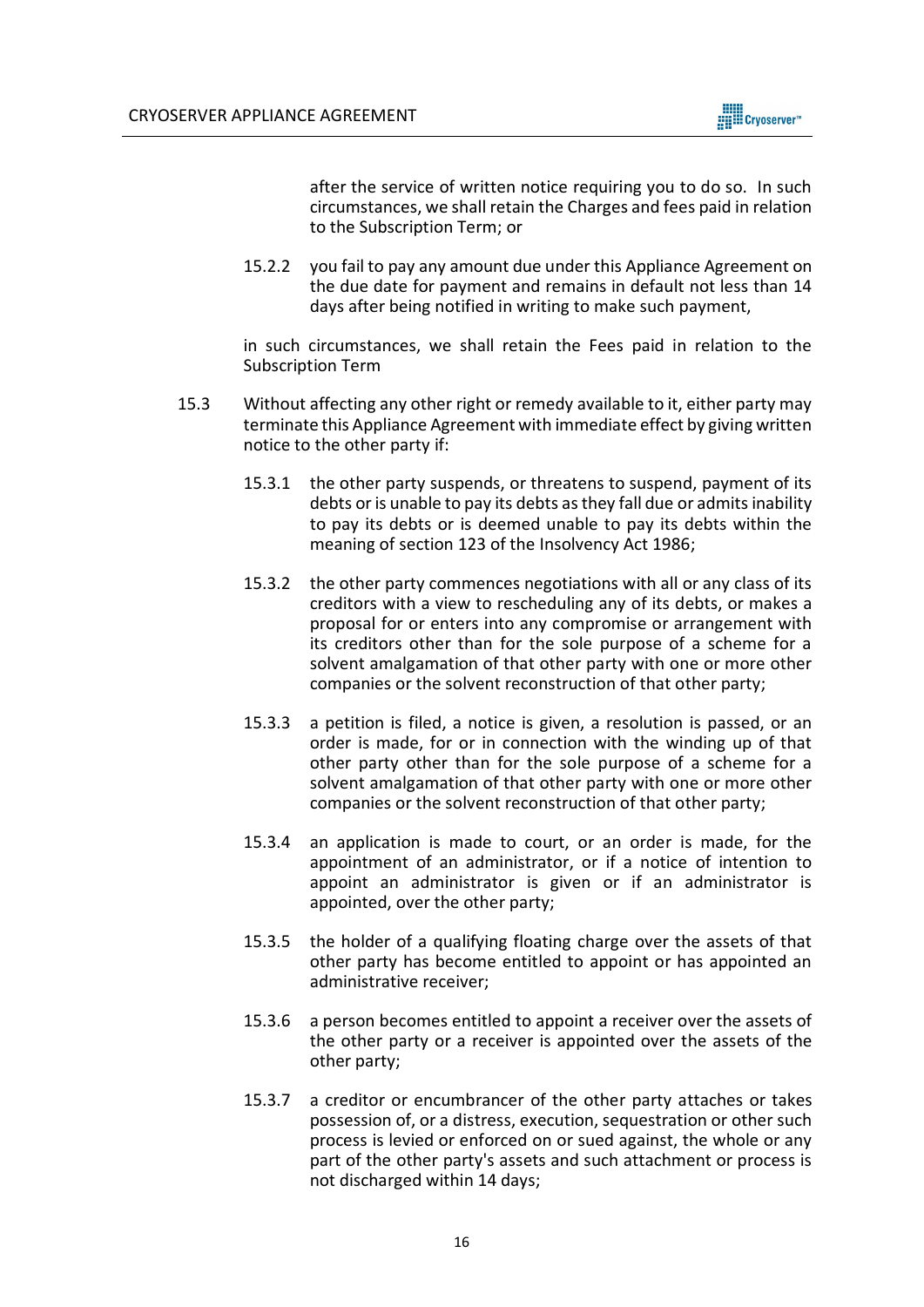

- 15.3.8 any event occurs, or proceeding is taken, with respect to the other party in any jurisdiction to which it is subject that has an effect equivalent or similar to any of the events mentioned in clause 15.3.1 to clause 15.3.7 (inclusive); or
- 15.3.9 the other party suspends or ceases, or threatens to suspend or cease, carrying on all or a substantial part of its business.
- 15.4 Any provision of this Appliance Agreement that expressly or by implication is intended to come into or continue in force on or after termination or expiry of this Appliance Agreement shall remain in full force and effect.
- 15.5 Termination or expiry of this Appliance Agreement shall not affect any rights, remedies, obligations or liabilities of the parties that have accrued up to the date of termination or expiry, including the right to claim damages in respect of any breach of the Appliance Agreement which existed at or before the date of termination or expiry.
- 15.6 Upon termination for any reason:
	- 15.6.1 all rights granted to you under this Appliance Agreement shall cease;
	- 15.6.2 you must cease all activities authorised by this Appliance Agreement;
	- 15.6.3 you must immediately delete or remove the Software from all computer equipment in your possession and immediately destroy or return to us (at our option) all copies of the Software then in your possession, custody or control and, in the case of destruction, certify to us that you have done so; and
	- 15.6.4 we shall immediately stop processing all new emails and prevent access to the Services
- 15.7 Upon termination of this Appliance Agreement, we are able to provide you with a read only annual licence to access your email archive environment. This licence would enable you to read, search and export data out of the environment. There is a Read Only Archive Fee for this facility as set out in the Order Form.

### **16. COMMUNICATIONS BETWEEN US**

16.1 If any provision in this Appliance Agreement requires you to give us notice in writing, you can send this to us by pre-paid post to the Cryoserver company set out in the Order Form at Wigglesworth House, 69 Southwark Bridge Road, London, SE1 9HH. We will confirm receipt of this by contacting you in writing.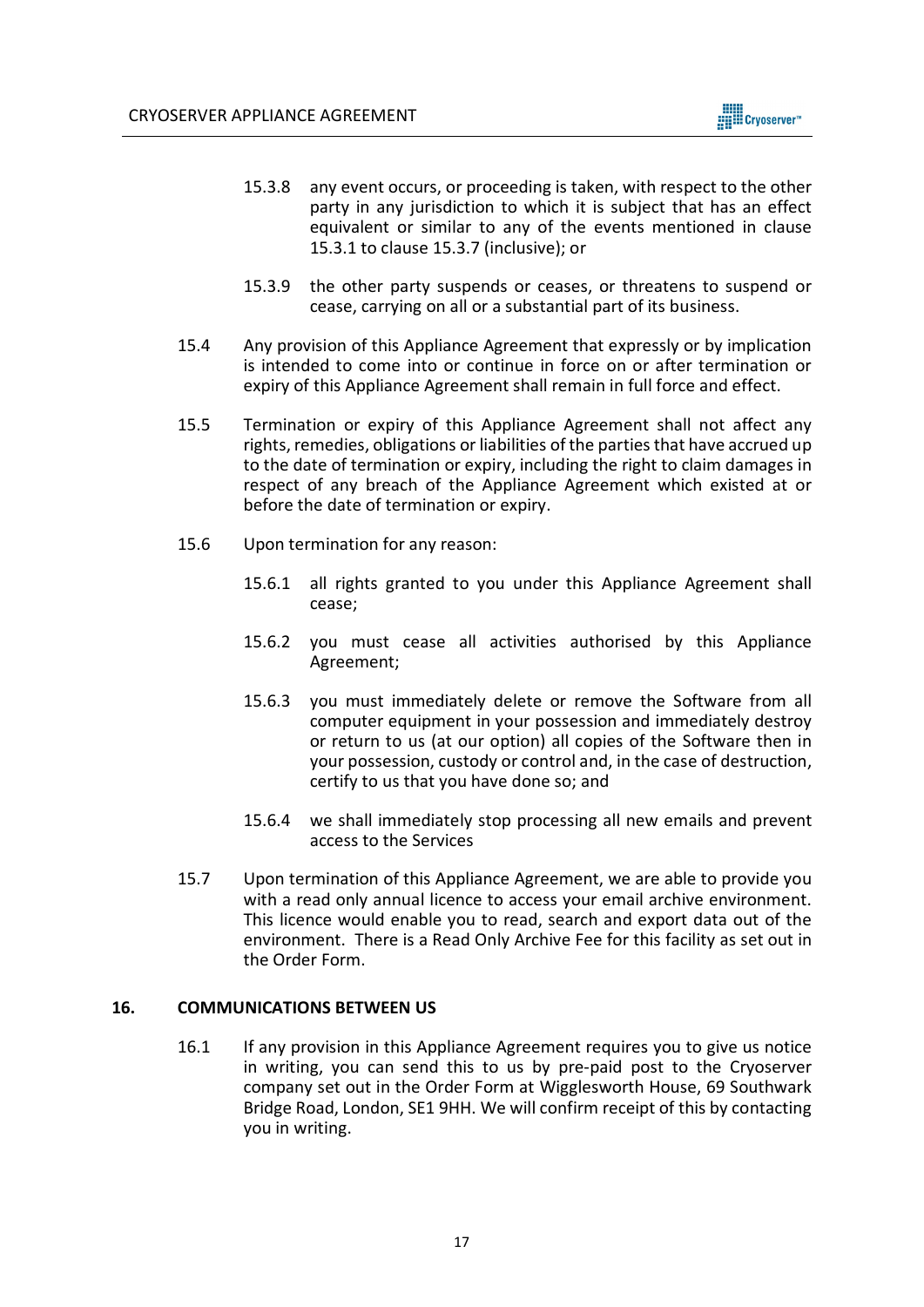

16.2 If we have to contact you or give you notice in writing, we will do so by prepaid post to the address you provide or confirm to us.

#### **17. FORCE MAJEURE**

We shall have no liability to you under this Appliance Agreement if it is prevented from or delayed in performing its obligations under this Appliance Agreement, or from carrying on its business, by acts, events, omissions or accidents beyond its reasonable control, including, without limitation, strikes, lock-outs or other industrial disputes (whether involving our workforce or any other party), failure of a utility service or transport or telecommunications network, act of God, war, riot, civil commotion, malicious damage, compliance with any law or governmental order, rule, regulation or direction, accident, breakdown of plant or machinery, fire, flood, storm or default of suppliers or sub-contractors, provided that you are notified of such an event and its expected duration.

#### **18. OTHER IMPORTANT TERMS**

- 18.1 We may transfer our rights and obligations under these terms to another organisation. We will always tell you in writing if this happens and we will ensure that the transfer will not affect your rights under the contract.
- 18.2 You may only transfer your rights or your obligations under this Appliance Agreement to another person if we agree in writing.
- 18.3 This Appliance Agreement does not give rise to any rights under the Contracts (Rights of Third Parties) Act 1999 to enforce any term of this Appliance Agreement.
- 18.4 Nothing in this Appliance Agreement is intended to or shall operate to create a partnership between us, or authorise either of us to act as agent for the other, and neither of us shall have the authority to act in the name or on behalf of or otherwise to bind the other in any way (including, but not limited to, the making of any representation or warranty, the assumption of any obligation or liability and the exercise of any right or power).
- 18.5 Each of us acknowledges and agrees that in entering into this Appliance Agreement neither of us is relying on any undertaking, promise, assurance, statement, representation, warranty or understanding (whether in writing or not) of any person (whether party to this Appliance Agreement or not) relating to the subject matter of this Appliance Agreement, other than as expressly set out in this Appliance Agreement.
- 18.6 Except as expressly provided in this Appliance Agreement the rights and remedies provided under this Appliance Agreement are in addition to, and not exclusive of, any rights or remedies provided by law.
- 18.7 This Appliance Agreement, the Schedule and any documents annexed as appendices to this Appliance Agreement contain the whole agreement between us relating to the subject matter.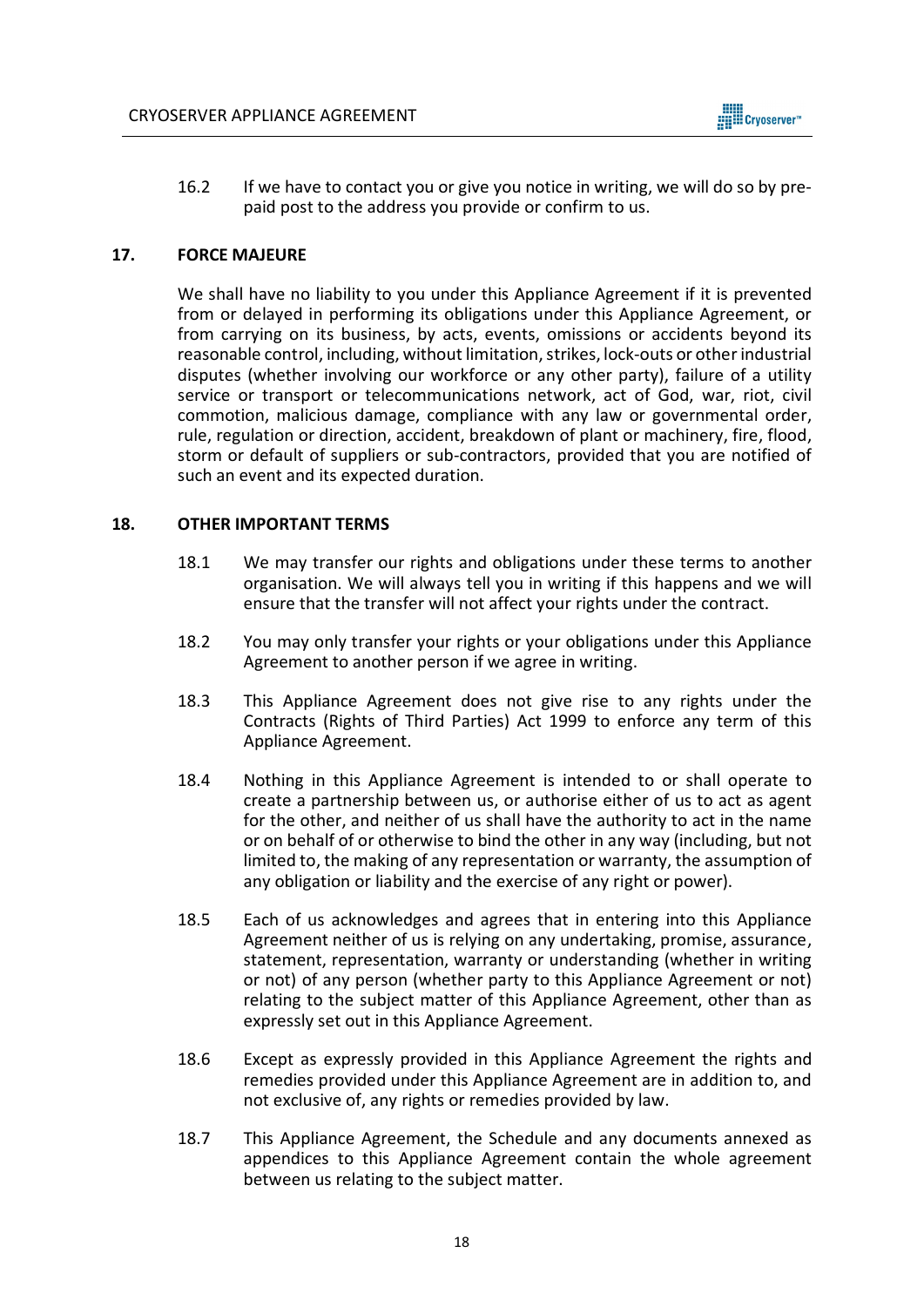

- 18.8 Each of the paragraphs of these terms operates separately. If any court or relevant authority decides that any of them are unlawful, the remaining paragraphs will remain in full force and effect.
- 18.9 If we do not insist immediately that you do anything you are required to do under these terms, or if we delay in taking steps against you in respect of your breaking this contract, that will not mean that you do not have to do those things and it will not prevent us taking steps against you at a later date.
- 18.10 **Which laws apply to this Appliance Agreement and where you may bring legal proceedings**. This Appliance Agreement and any dispute or claim arising out of or in connection with it or its subject matter or formation (including non-contractual disputes or claims) shall be governed by and construed in accordance with the law of England and Wales. Each of us irrevocably agrees that the courts of England and Wales shall have exclusive jurisdiction to settle any dispute or claim arising out of or in connection with this Appliance Agreement or its subject matter or formation (including noncontractual disputes or claims).
- 18.11 **Alternative dispute resolution**. Alternative dispute resolution is a process where an independent body considers the facts of a dispute and seeks to resolve it, without you having to go to court. If you are not happy with how we have handled any complaint, you may want to contact the alternative dispute resolution provider we use. You can submit a complaint to Centre for Effective Dispute Resolution (CEDR) via their website at adr@cedr.com.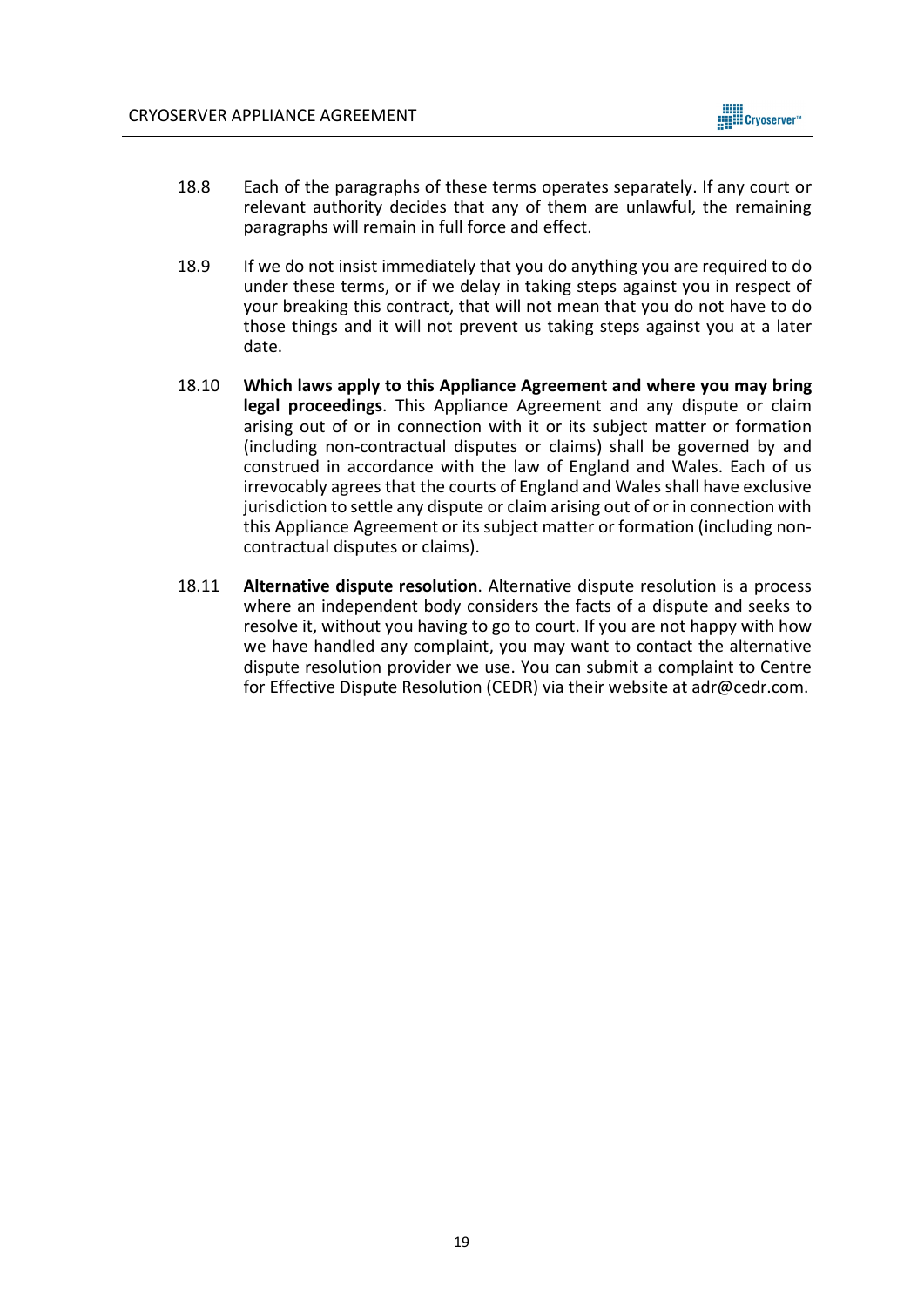

### **The Schedule**

#### 1. **DEFINITIONS**

The following definitions apply in this Schedule.

**Business Day**: a day other than a Saturday, Sunday or public holiday in England when banks in London are open for business.

**Commercially Reasonable Efforts**: the same degree of priority and diligence with which we meet the support needs of our other similar customers.

**Contact List**: a current list of telephone numbers and e-mail addresses provided to you to enable you to make Support Requests.

**Customer Cause**: any of the following causes:

- (a) any improper use, misuse or unauthorised alteration of the Software or Hardware by you;
- (b) any use of the Software or Hardware by you in a manner inconsistent with the then-current Documentation;
- (c) the use by you of any hardware or software not provided by us; or
- (d) the use of a non-current version or release of the Software.

**Fault**: any failure or error of the Software or Hardware referred to in the Service Level Table.

**Help Desk Support:** any support provided by help desk technicians sufficiently qualified and experienced to identify and resolve most support issues relating to the Software and/or the Hardware.

**Higher-level Support:** any higher-level support provided by contacting the Higher-Level Support on the Contact List.

**Out-of-scope Services**: either of the following services:

- (a) any services provided by us in connection with any apparent problem regarding the Software reasonably determined by us not to have been caused by a Fault, but rather by a Customer Cause or a cause outside our control (including any investigational work resulting in such a determination);
- (b) any Higher-level Support provided in the circumstances specified in paragraph 3.3; or
- (c) support for other hardware or software.

**Service Levels**: the service level responses and response times referred to in the Service Level Table.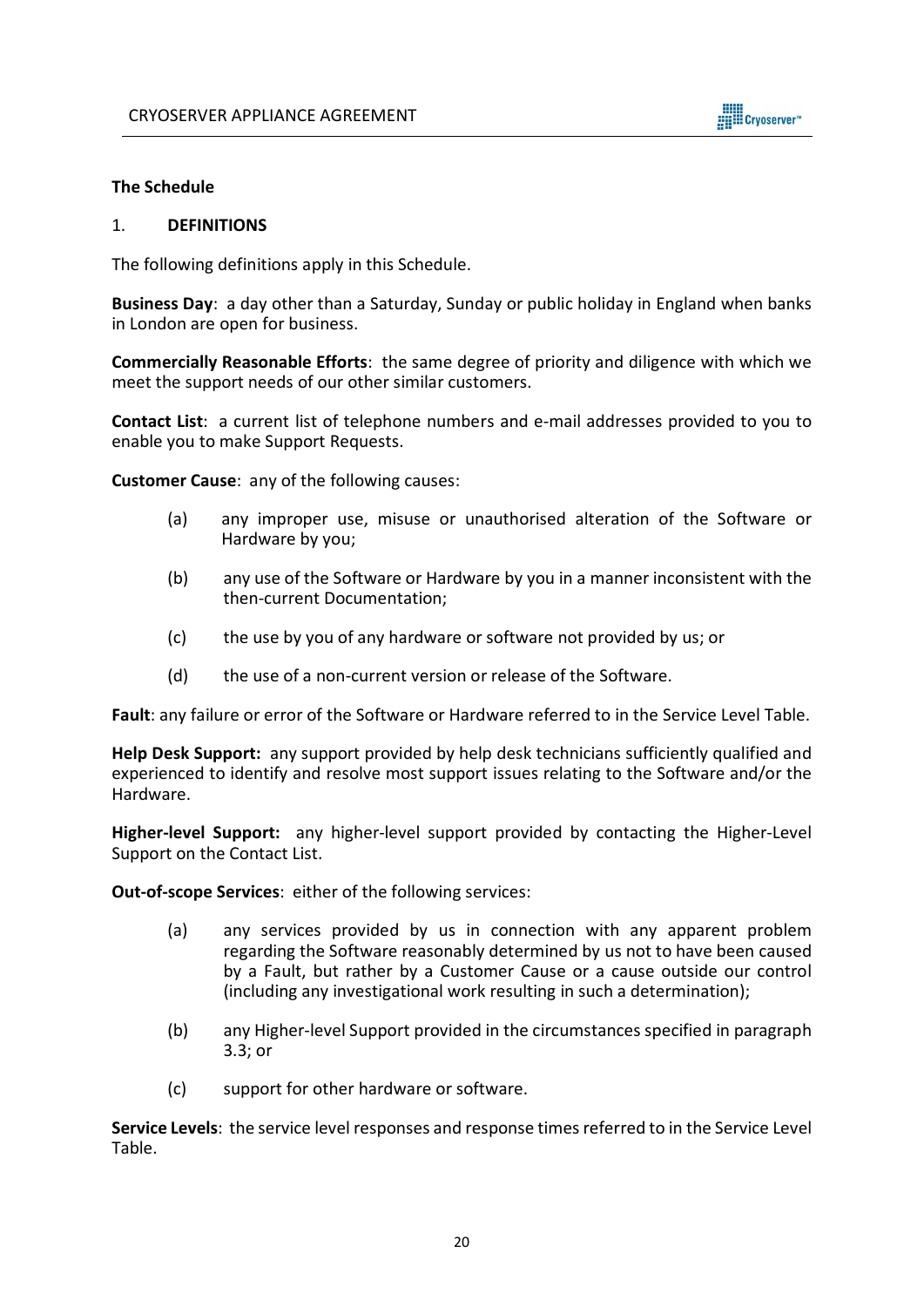

**Service Level Table**: the table set out in paragraph 5.1.

**Solution**: either of the following outcomes:

- (a) correction of a Fault; or
- (b) a workaround in relation to a Fault (including a reversal of any changes to the Software if deemed appropriate by us) that is reasonably acceptable to you.

**Support Hours**: 9.00 am to 5.00 pm local UK time, each Business Day.

**Support Period**: the Initial Subscription Term, the Renewal Period and, if requested by you, any period during which you transfer the Services to an alternate service provider.

**Support Request**: request made by you in accordance with this Schedule for Support Services in relation to the Software or the Hardware, including correction of a Fault.

**Support Services**: maintenance of the then-current version or release of the Software, the Hardware, including Help Desk Support and Higher-level Support, but excluding any Out-ofscope Services.

### 2. **SUPPORT SERVICES**

2.1 During the Support Period we shall perform the Support Services during the Support Hours in accordance with the Service Levels.

- 2.2 As part of the Support Services, we shall:
	- 2.2.1 provide Help Desk Support by means of the following telephone number 0800 280 0525 and e-mail address support@cryoserver.com;
	- 2.2.2 commit appropriate resources to the provision of Higher-Level Support;

2.2.3 where Help Desk Support is not provided within the relevant Service Level response time set out in paragraph 5.1.2 and you escalate a Support Request to request Higher-Level Support;

- 2.2.4 use Commercially Reasonable Efforts to correct all Faults notified under paragraph 4.3.1; and
- 2.2.5 provide technical support for the Software in accordance with the Service Levels.

2.3 Any Higher-level Support requested by you and provided by an individual whose qualification or experience is greater than that reasonably necessary to resolve the relevant Support Request shall be deemed an Out-of-scope Service, provided that an appropriately qualified or experienced individual was available at the time when the Higher-level Support was sought.

2.4 We may reasonably determine that any services are Out-of-scope Services. If we make any such determination, we shall promptly notify you of that determination.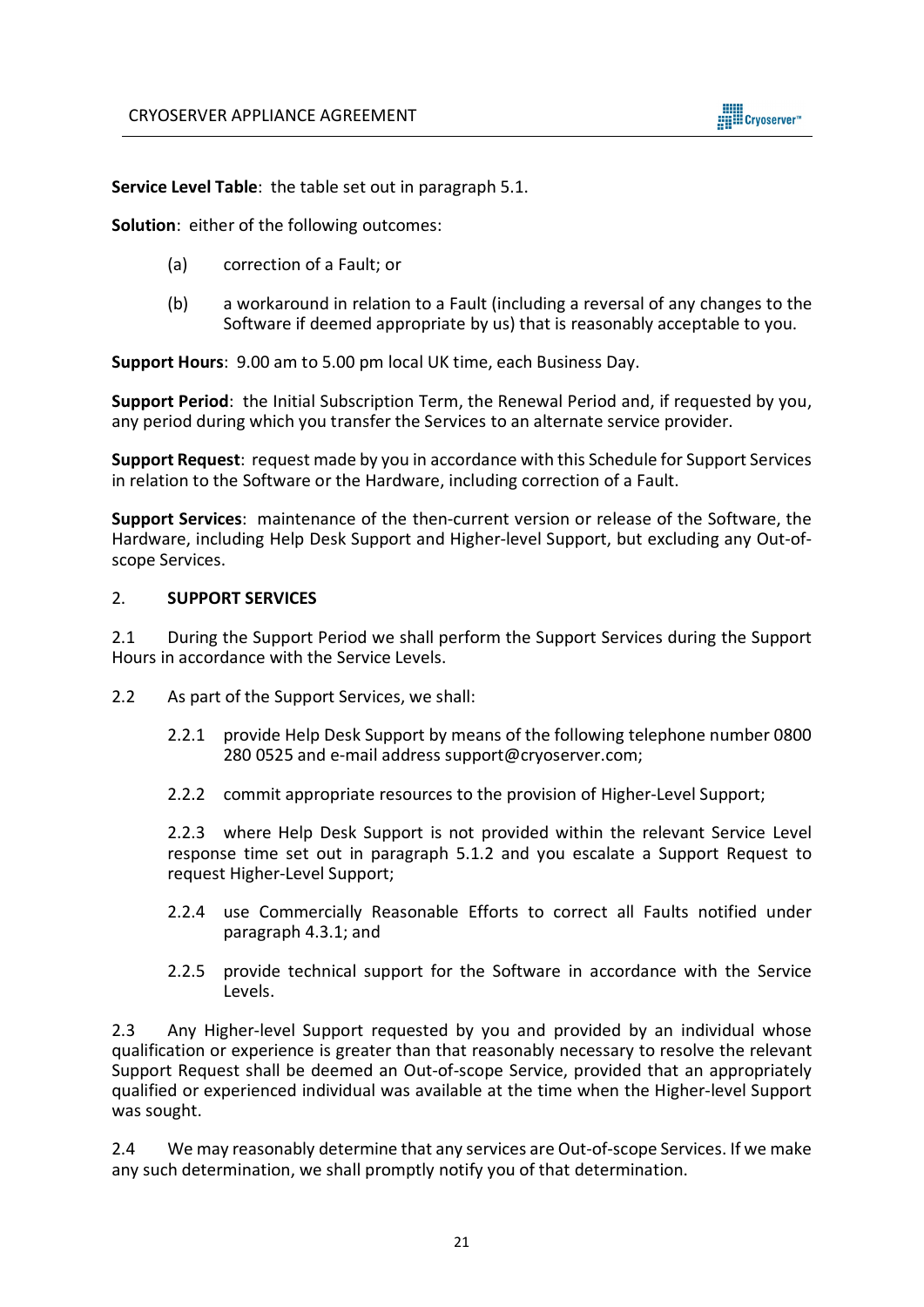

2.5 You acknowledge that we are not obliged to provide Out-of-scope Services.

### 3. **FEES**

3.1 The provision of Support Services on a remote, off-site basis (such as over the telephone or by e-mail) is included in the Subscription Fee.

3.2 The provision of Support Services outside the Support Period or at your Site or the provision of Out-of-scope Services shall be charged for at the applicable time and materials rates set out in our price list.

3.3 The Fees relating to the Support Services for the Hardware are included within the Subscription Fee for a period of 5 (five) years, as stated in clause 14.2 of the Appliance Agreement. Following the expiry of the 5 (five) year period, you will be required to purchase new Hardware or we can provide you with a separate fee for supporting the Hardware.

## 4. **SUBMITTING SUPPORT REQUESTS AND ACCESS**

4.1 You may request Support Services by way of a Support Request.

4.2 Each Support Request shall include a description of the problem and the start time of the incident.

4.3 You shall provide us with:

- 4.3.1 prompt notice of any Faults; and
- 4.3.2 such output and other data, Documentation, information, assistance and (subject to compliance with all Customer's security and encryption requirements notified to us in writing) remote access to your System, as are reasonably necessary to assist us to reproduce operating conditions similar to those present when you detected the relevant Fault and to respond to the relevant Support Request.

4.4 All Support Services shall be provided remotely from our office.

4.5 You acknowledge that, to properly assess and resolve Support Requests, it may be necessary to permit us direct access at your Site, to your System and your files, equipment and personnel.

4.6 You shall provide such access promptly, provided that we comply with all your security requirements and other policies and procedures relating to contractors entering and working on your Site notified to us.

## 5. **SERVICE LEVELS**

- 5.1 We shall:
	- 5.1.1 prioritise all Support Requests based on a reasonable assessment of the severity level of the problem reported; and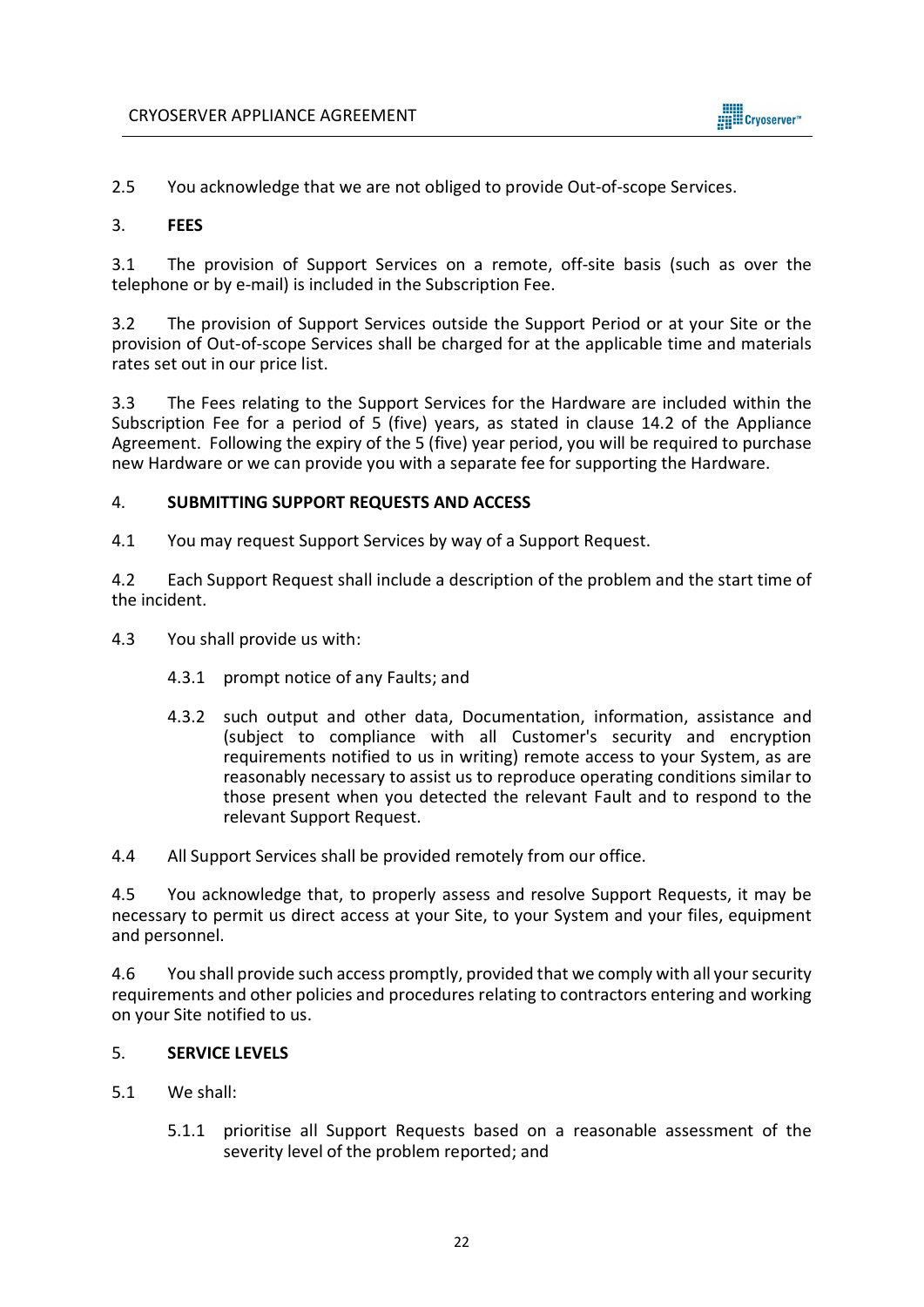

5.1.2 use all reasonable endeavours to respond to all Support Requests in accordance with the responses and response times specified in the table set out below:

| <b>Severity</b><br>level of Fault | <b>Definition</b>                                                                                                                                                                                    | Response  <br><b>Target</b><br><b>Time</b>                                                  | <b>Resolution</b><br><b>Target</b><br><b>Time</b>                                                                                   |
|-----------------------------------|------------------------------------------------------------------------------------------------------------------------------------------------------------------------------------------------------|---------------------------------------------------------------------------------------------|-------------------------------------------------------------------------------------------------------------------------------------|
| 1                                 | Complete<br>Software.                                                                                                                                                                                | failure of the Less than 2 hours Less than 1 Business<br>within the Support<br><b>Hours</b> | Day                                                                                                                                 |
| 1                                 | Complete failure of Hardware   Less than 2 hours                                                                                                                                                     | within the Support<br>Hours                                                                 | Replacement<br>Hardware<br>despatched to you<br>within 1 Business Day<br>of you informing us<br>of the Fault.                       |
| 2                                 | Failure<br>of one<br><b>or</b><br>components of the Software.                                                                                                                                        | more Less than 8 hours Less than 3 Business<br>within the Support<br>Hours                  | Days                                                                                                                                |
| $\overline{2}$                    | Failure<br>of<br>one<br>more $ $<br>or<br>components of the Hardware                                                                                                                                 | Less than 8 hours<br>within the Support<br>Hours                                            | Replacement<br>Hardware<br>or<br>component<br>parts<br>despatched within 2<br>Business Days of you<br>informing us of the<br>Fault. |
| 3                                 | Failure<br>of a<br>function, which<br>has<br>no<br>significant effect<br>the<br>on<br>operation of the Software or<br>Hardware.                                                                      | non-critical   Less than 1 Business  <br>Day                                                | Less than 5 Business<br>Days                                                                                                        |
| 4                                 | Any failure that has minimal Less than 2 Business As Appropriate<br>effect on the Software or<br>Hardware, requests<br>for<br>information, or requests for<br>enhancements<br>to<br>the<br>Software. | Days                                                                                        |                                                                                                                                     |